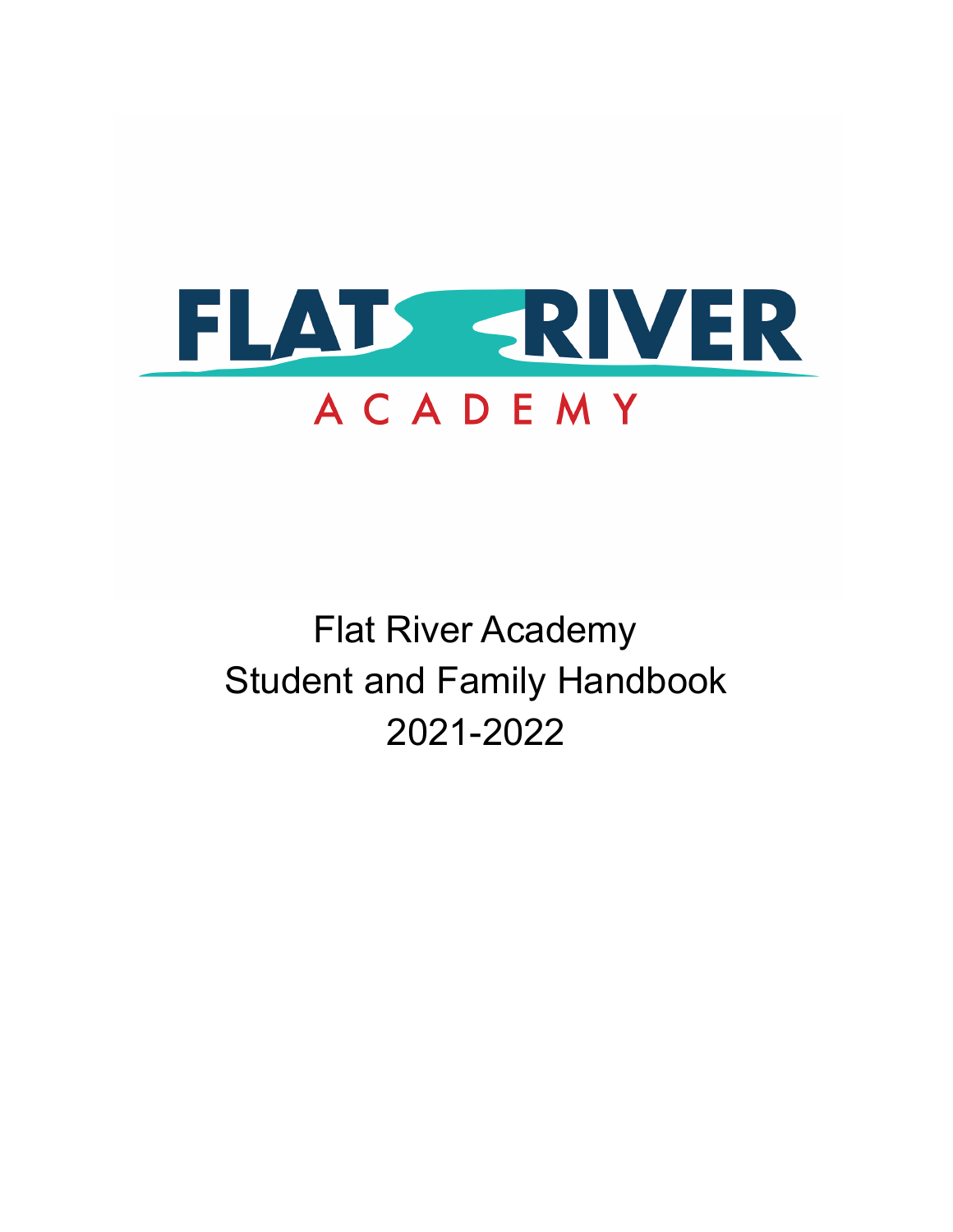### **MISSION OF Flat River Academy:**

Flat River Academy will engage learners in a comprehensive education using an innovative, project-based curriculum designed to inspire and prepare them to be college and career ready.

### **PARENTAL INVOLVEMENT**

Flat River Academy relies on parents for their involvement in their child's education, growth, and development. Parents are the first and most effective teachers for their children. We encourage parents to become active partners with the classroom teachers. Research clearly reports that student's success is closely tied to a significant adult in their lives.

### **Volunteers**

Parents and other community members are sought as volunteers to assist the faculty and staff to achieve the educational program and provide quality services for all students. Volunteer activities include such responsibilities as tutors, mentors, youth motivators, classroom assistants, computer assistants, media center assistants, room mothers, after school programs, Fine Arts, and PTO. Parents, grandparents, and friends are encouraged to become volunteers.

### **Parent Teacher Organization**

The PTO is an organization of parents, teachers, and interested citizens working for the improvement of education for all Flat River Academy students. Meetings, informative programs, student productions, and fund raising activities are held throughout the year. Meetings are open to the public and all parents are encouraged to become active members and to attend monthly meetings. There is no membership fee to join the PTO, just an interest in working to: improve school spirit, encourage parent and community partnerships, assist with curricular and extracurricular activities, and enhance working conditions for staff. All parents and friends are encouraged to participate and support the Academy.

## **Partnership in Responsibility**

The Code of Student Conduct is titled—Partnership in Responsibility—in anticipation of parents, students, teachers, administration, support staff, and Board of Directors forging a strong bond on behalf of the children of Flat River Academy. Commitment to student success, commitment to diligence and strong work ethic, a respectful environment, team work, and discipline, as adopted by the Board of Directors, stand as the Academy's core values. The Partnership is based on mutual respect, responsibility, and results. You are encouraged to embrace the partnership philosophy and translate it into action.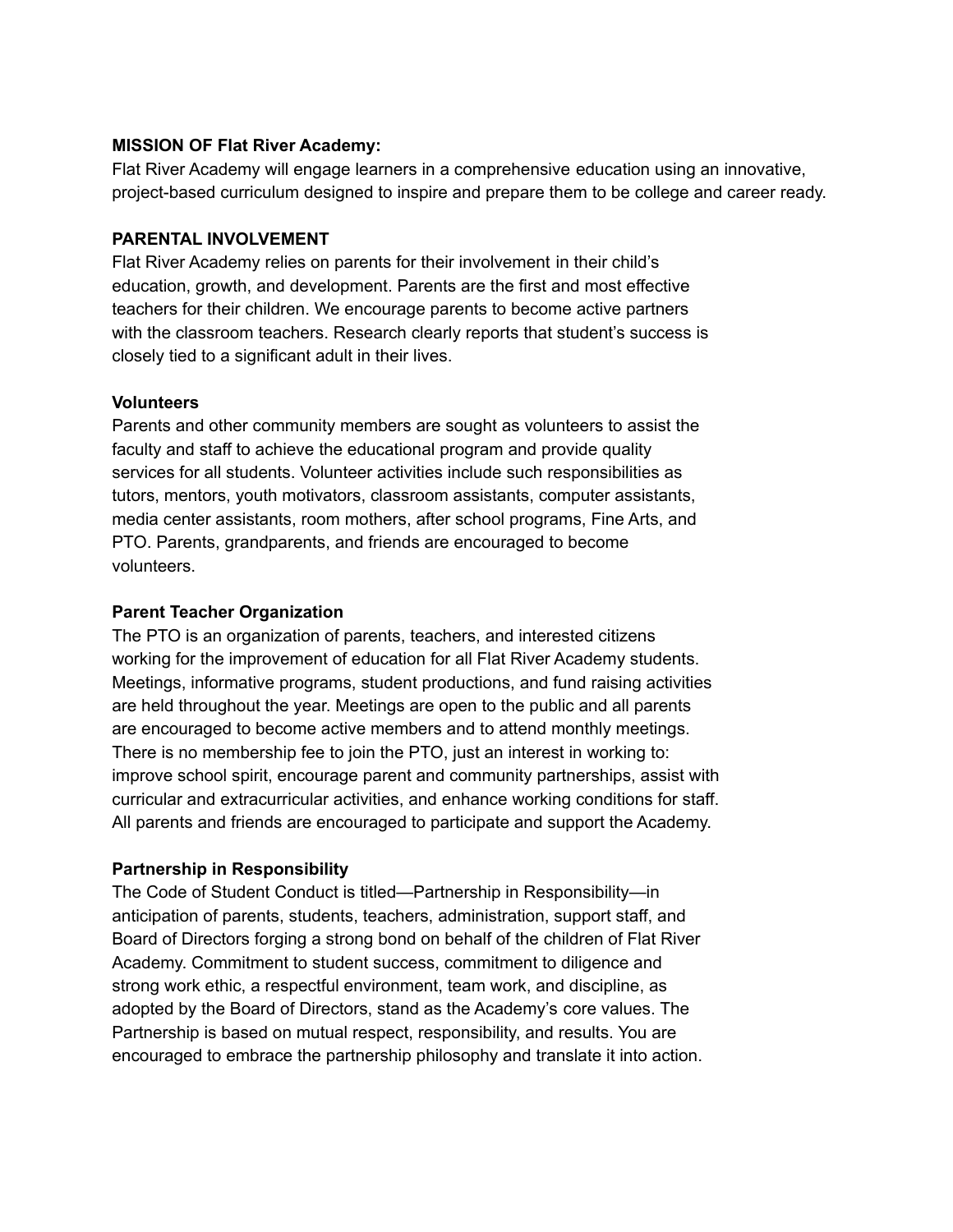### **STUDENTS**

#### **Entry Guidelines**

A child is eligible to enroll in kindergarten if he or she is at least five years of age on or before September 1 of the school year of enrollment.

A child that will be 5 by December 1st may enroll in kindergarten with an approved waiver.

Parents of a student under suspension or expulsion from another school must petition the Board of Directors to seek enrollment of their child at the Academy. Complete academic and discipline records must be provided before a petition is forwarded to the Board for consideration.

#### **Directory Information**

The Academy is required to provide directory information on your child to anyone who requests it unless the parent has provided a written statement indicating his or her desire for directory information to be withheld from public requests. Directory information includes such information as the child's name, address, telephone number, and other information.

### **School Hours K-8**

For the 2021-2022 School year, all students will begin school at 8:00. School will be dismissed at 3:00.

### **ATTENDANCE INFORMATION**

The staff and administration of Flat River Academy believe that the maximum educational achievement occurs for students through regular attendance in classes. The student and their parents/guardian are responsible for regular class attendance. Excessive absences from any class may result in poor achievement and/or failure to earn credit required for graduation. Because class attendance is necessary for learning and academic achievement, as well as for developing the habits of punctuality, dependability and self-discipline, it is a relevant objective criterion, which can be related to a pupil's course grade. The purpose of the attendance procedures is to help students develop these responsibilities and to maintain academic standards for earning credits.

#### **Excused absences may be granted for the following reasons:**

a. Illness of the student. The principal may require a doctor's statement. A doctor's statement of illness must be presented if a student is absent more than three consecutive days or accumulates more than 5 absences during a semester.

b. Illness in the immediate family which requires absence of the student from school.

c. Death in the immediate family.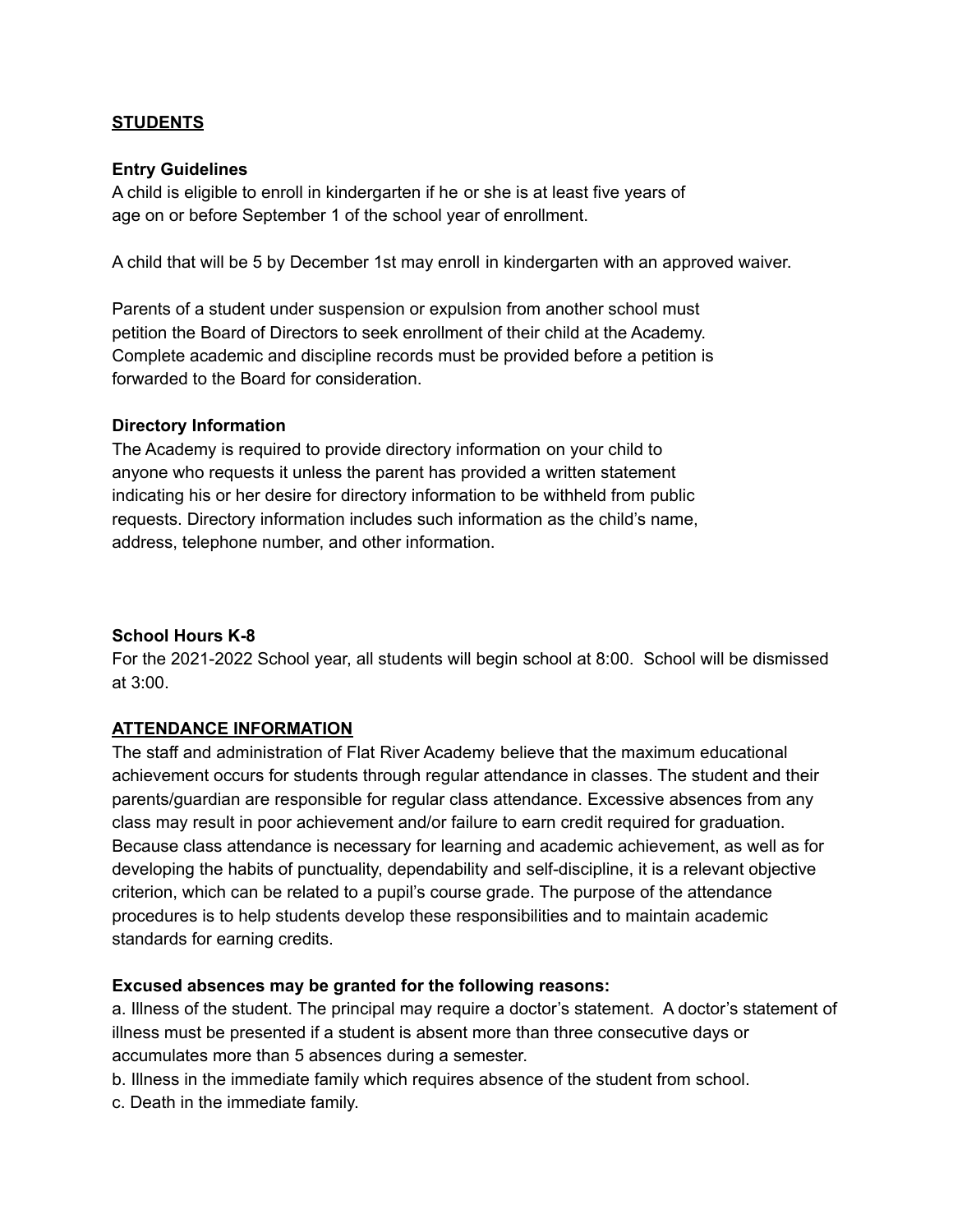- d. Religious holidays regularly observed by persons of the student's faith.
- e. Absences for other reasons as approved by the principal upon request of the parent.

Upon return to school, a student is to check with his or her teacher(s) to schedule make-up work.

When a pupil's absence is known ahead of time, as in the case of an out-of town trip, please make arrangements with the teacher and notify the office.

A student who is absent for ten consecutive days will be withdrawn from the Academy unless the parent or guardian has given advance notice to the principal and received approval.

### **ATTENDANCE PROCEDURES FOR ABSENCES**

If a student must be absent from school, the parents/guardian should call Flat River Academy (616) 754-9360 by 10:00 on the day the student is absent. Please specify the following: A. Who is calling B. The student's name and grade C. Reason for the absence D. Date of the absence E. Expected length of absence F. Phone number at which a parent/guardian may be reached.

### **Late Arrival**

Students are tardy to school if they arrive after the school day begins at 8:00am. Teachers are expected to begin opening exercises promptly and transition smoothly into instruction. A tardy student must report to the office upon arrival and receive a tardy slip to admit him or her to class. Excessive tardiness may result in truancy unless it is for an appointment. Documentation may be needed to excuse excessive tardies.

### **Early Dismissal Requests**

Any student being dismissed during the school day must sign out in the office and leave with a parent or a person approved by the parent. When students leave school early, they miss instructional time. Students should not be picked up early unless they need to attend an appointment or other important function. Excessive early dismissal may result in truancy unless a note is provided from a doctor or other appointment.

### **Truancy**

There are both personal and social costs for students who fail to attend school on a regular basis. Flat River Academy is committed to making sure students have access to an excellent education. It is important to communicate with the school if your child will be absent. Please review the following guidelines:

- 3 unexcused absences = You will receive a letter, call or visit (maybe all 3) to alert you that your child is missing too much school.
- 5 unexcused absences = Flat River Academy will contact the MAISD Truancy Officer for a meeting.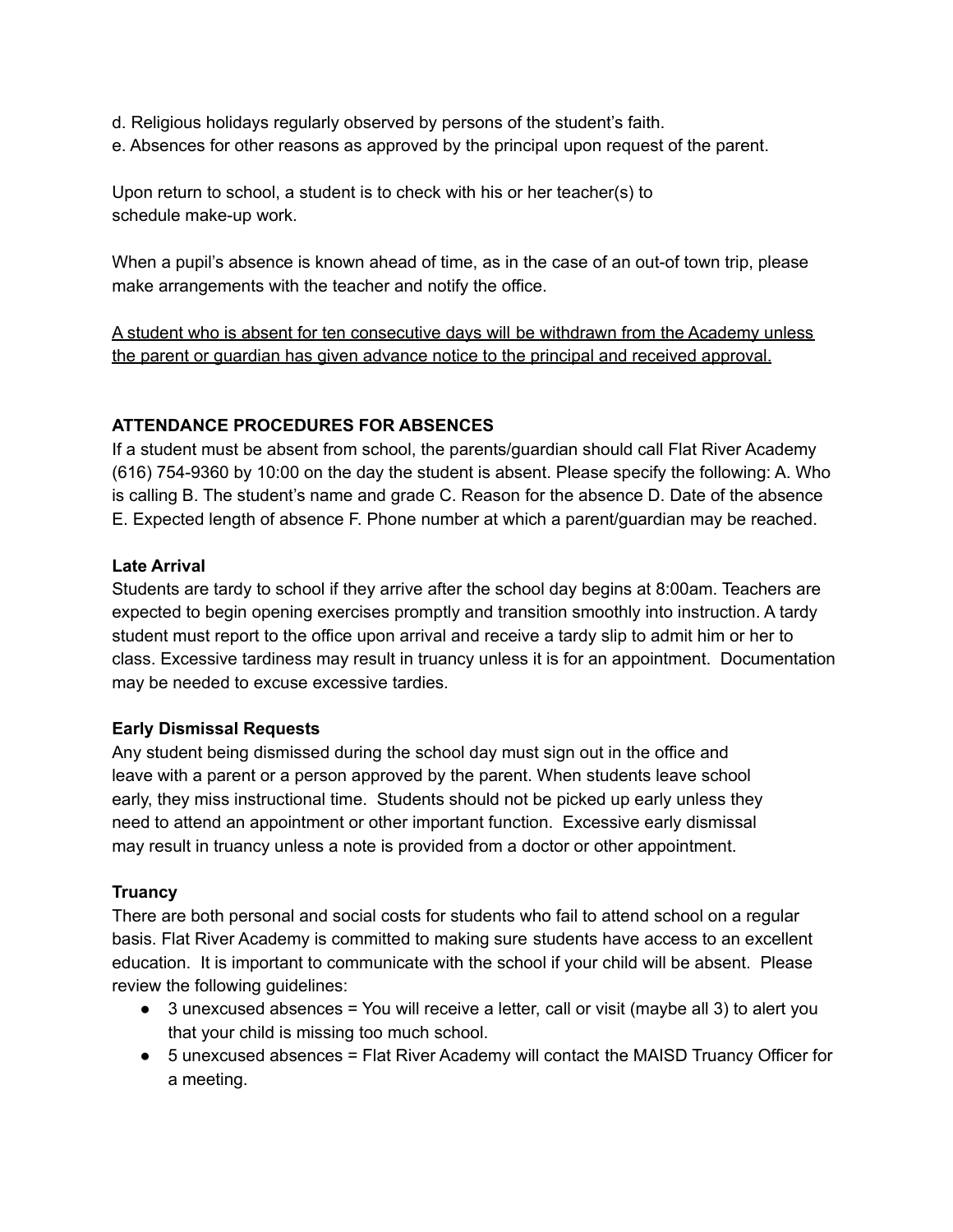● 8 unexcused absences = Flat River Academy and the MAISD Truancy officer refers the student/parent truancy case to the Prosecuting Attorney for judicial review/action.

### **Visitors**

Visitors will be limited during the 2021-22 school year to reduce the possible transmission of Covid-19. Visitors must have prior permission before entering the school and they must undergo screening. All parents or visitors must report to the office for permission to be on the school grounds, including in the school building. A daily sign-in sheet will be available for the use of parents and visitors who have been pre-approved to visit in the school. All guests are to stop in the office, sign-in, and tell the office manager or principal who you wish to visit. Sign-in and approval is necessary for the safe protection of our children and to avoid disruption of Classes. No one is to bypass the office and go directly to the classroom or to the playground area. The staff must be able to provide safe, secure supervision of all children. Student visitors and small children are not permitted to visit classrooms during school hours, without prior approval.

### **Messages to Students and Staff**

Students are not allowed to use cell phones for calls or texts at any time during the day, this includes between classes and lunch. Parents, please do not contact your child on their phone during the school day.

If a student is using their cell phone during the school day, it will be held in the office until a parent picks it up.

Messages to students and/or staff must be dropped off or called into the office. Messages will be delivered when it will cause less disruption to student learning. Parents are encouraged to communicate the message as early as possible to ensure timely delivery to the proper person.

## **Early Release Days -**

Early release dates may be scheduled during the school year for professional development workshops and parent conferences. A school calendar is sent home at the beginning of the school year listing the dates. The school calendar is also available on the school's website. The school newsletter includes reminders of these dates and any additional ones. On early release days, students will be dismissed from school at 12:00. Lunch will be served before dismissal.

## **Emergencies**

Most emergencies involve the weather. Procedures have been developed in an effort to ensure safety and security for all children when they are under the care of the Academy. Parents are encouraged to keep informed of weather conditions and possible school closings and to make sure child care arrangements are in place for the emergency closing of school. Fire, tornado, and other emergency drills are regularly scheduled to prepare students about safe practices in case of an emergency. The teacher will review rules of safety and evacuation routes with students. Evacuation routes and tornado watch locations are posted in each classroom and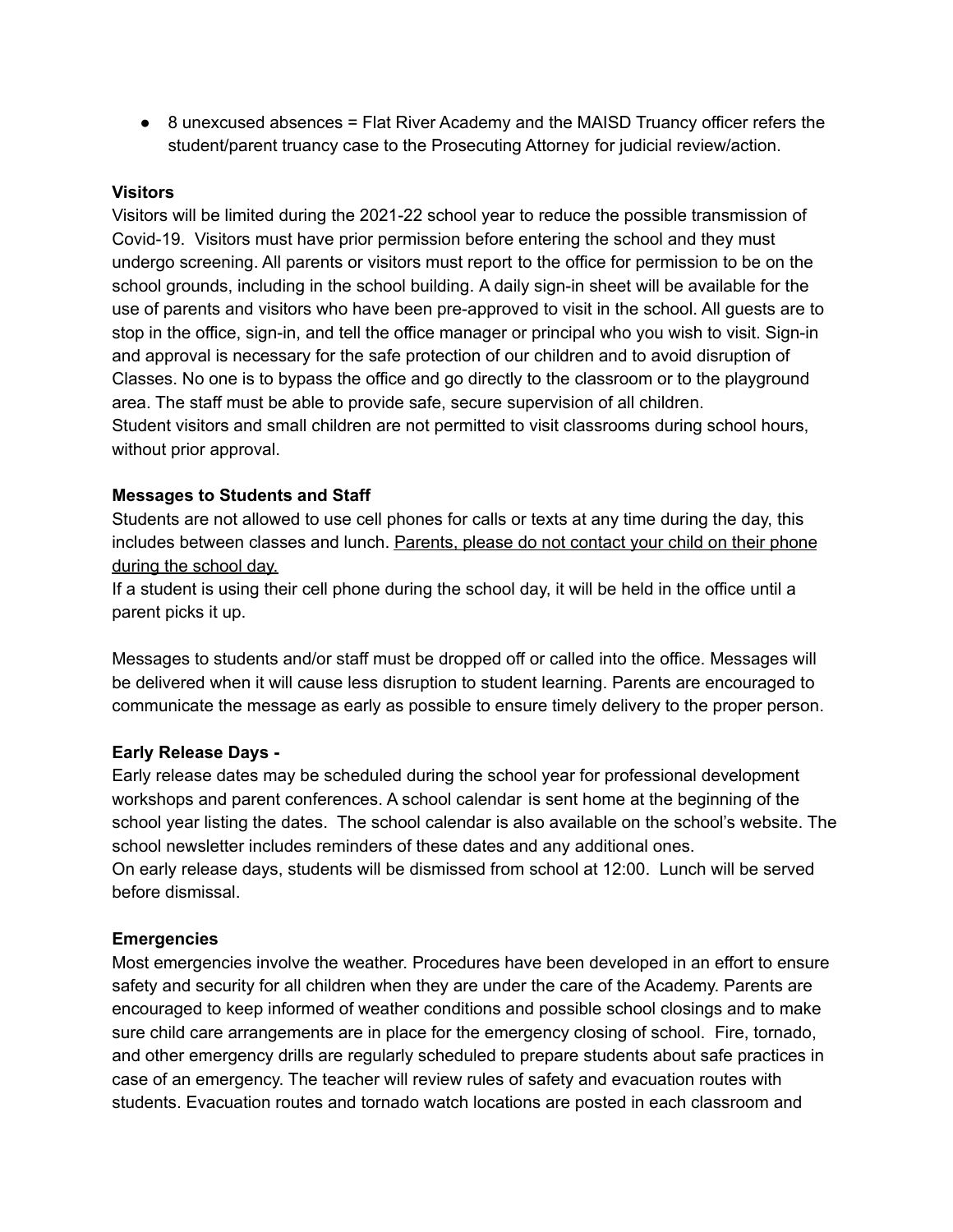#### common use

area of the Academy.

The fire buzzer, or other distinct sound, will sound monthly fire, tornado, and emergency drills. Intermittent ringing of a bell will sound tornado drills. The teacher or person responsible for a group of students will take class roll to determine the presence of all students who are present on that day. Students and staff will return to class when the teacher is given approval—verbal or hand signal—by the principal or designee.

# **Tornado**

Students will not be dismissed from school when there is a tornado warning, or actual tornado. During a tornado watch, students will remain inside the building in designated areas, local radio stations will be monitored closely, and staff will take safety precautions. Students will be released to their parents or designated adult upon request.

During a tornado warning or tornado, all students and staff members will remain in the building, will take shelter in designated areas, and will follow outlined safety precautions. Students may be detained beyond the usual dismissal time. Parents who have come to the school to pick up students are encouraged to stay at school until the tornado warning or tornado has passed and safe conditions prevail. Out of respect for parental responsibility, a student will be released to parents only.

# **Delays/Cancellations**

There may be times when school is delayed or cancelled due to weather or other circumstances.

Notice of school cancellation is given by announcements on several radio and television stations WOODTV and FOX17 (use of regional GRAIL system) and Remind.com (the school's text service). You can also check our Facebook page.

# **Emergency Closing During the School Day**

In the event of severe weather or other unexpected emergencies, the school may be forced to dismiss students early. If school must be dismissed early, parents are encouraged to have pre arranged adult supervision for their children. Parents are expected to make sure an adult is at home when the child arrives with a previously arranged, designated adult. Parents are encouraged to discuss emergency

procedures with their children.

Parents are expected to provide the school with an emergency number in case of the child's illness or emergency closing. If the parent cannot be contacted, the school will make reasonable efforts to contact the person designated for emergency situations. School staff will leave soon after school is dismissed due to the emergency situation.

## **Seasonal Attire**

Student attire must be seasonally appropriate for the time of year and the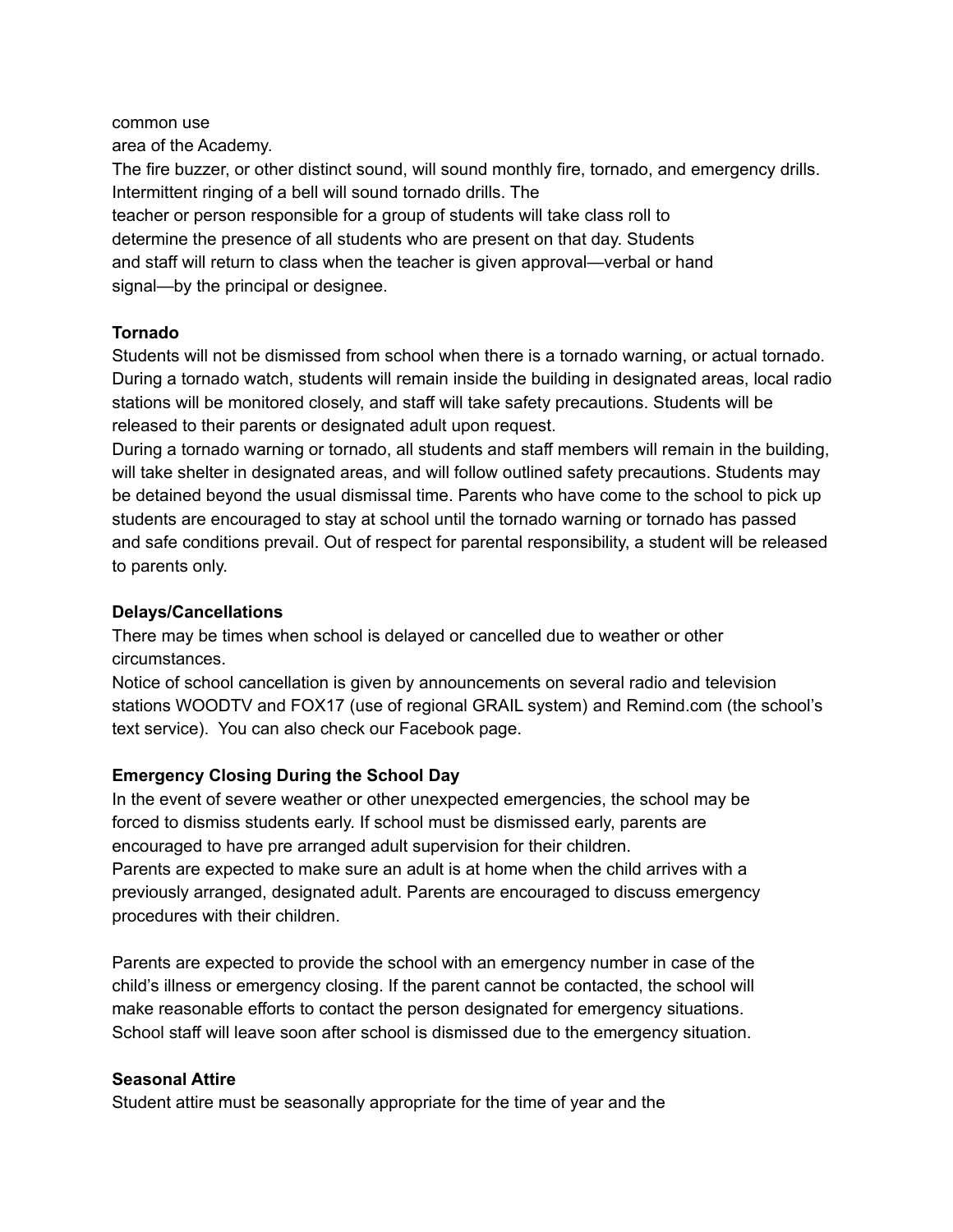activities in which the student will be participating. It is the parent's responsibility to see that their children are properly dressed for inclement or cold weather. Students do not go outdoors if the temperature is below 10 degrees F.

### **Recess K-8**

The recess period is given to provide a change of pace, exercise and release of tension.

If your child is well enough to come to school, we can generally assume he/she is well enough to go outside for recess.

All children are expected to go outside for recess unless the principal declares the weather is not suitable for children to be outside. This will occur when it is raining or when the wind chill factor is below 10 degrees F.

A written request from the parent asking that a child remain inside for recess will be honored one day at a time. Requests for extended periods inside (more than 3 days) will require a statement from your doctor.

### **Class Parties**

Grades K-8 will have seasonal celebrations. Teachers plan the parties, but may ask for parent support. You may be asked for a contribution or donation to help defray the cost of the party, however there is no obligation to do so.

### **Breakfast/Lunch Program**

Flat River Academy offers free breakfast and lunch to all students. Upon enrollment, we are asking each family to complete the Household Information Survey, which is needed for administrative purposes for our school to continue to qualify for this program. Breakfast begins at 7:40. Students that intend to have breakfast should arrive no later than 7:55.

### **Telephone/Cell phone Use**

Cell phones have been found to be a serious distraction to the learning environment. To protect your child's right to a safe and less-distracted learning experience, cell phone use by students is not allowed during the school day. We encourage students to leave their cell phone at home or turned off and stowed away for the day.

Students may make school-related calls to parents from the office phone, with permission from their teacher. CELL PHONES ARE NOT TO BE USED.

Students found with a cell phone will have the phone confiscated and must be retrieved by a parent. If the student refuses to allow staff to hold the cell phone, parents will be called to help resolve the matter. Students that refuse to follow this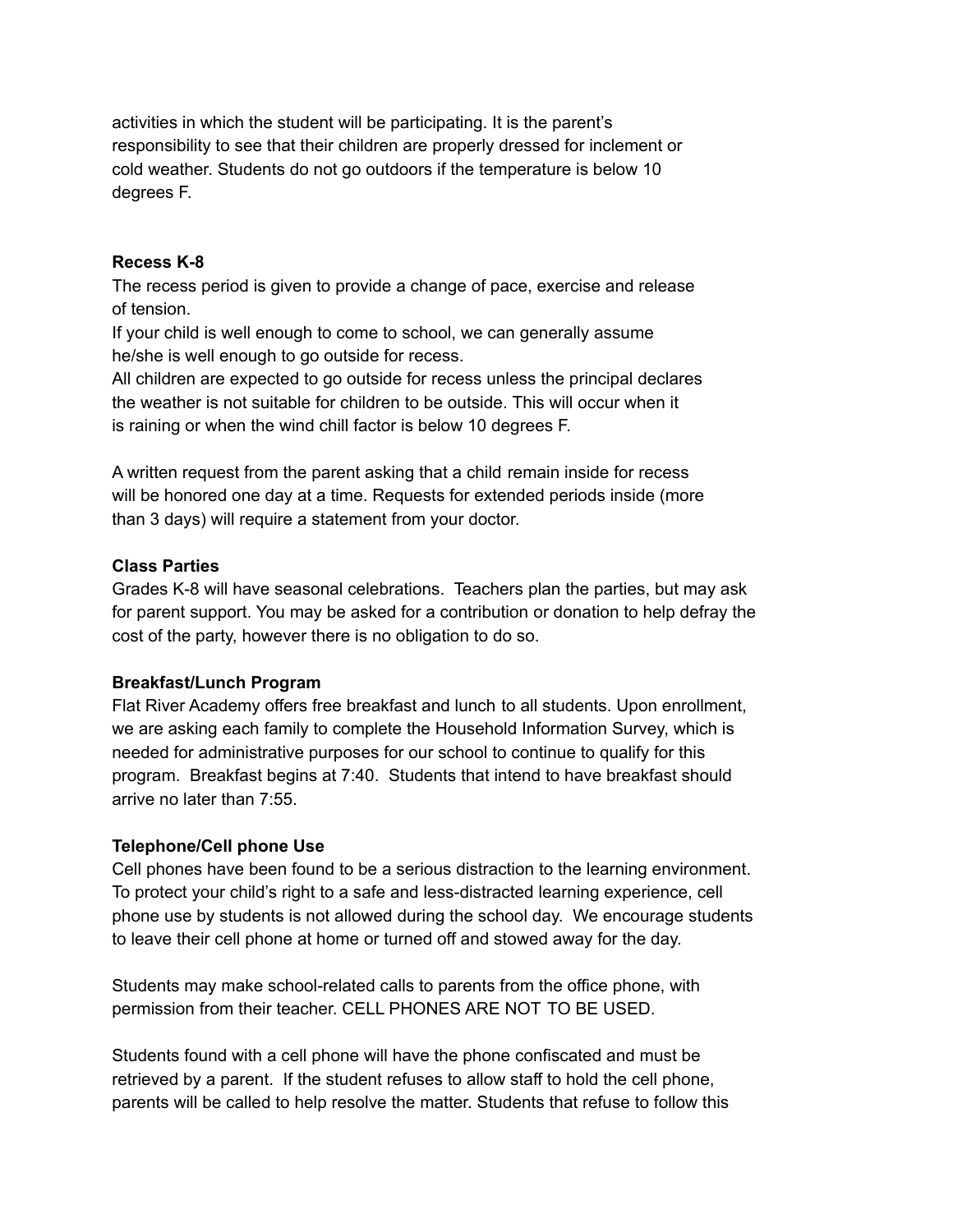policy may be suspended and sent home.

### **Student Desks/Lockers**

The school retains the right to inspect student desks and storage areas when there is reason to suspect infractions of the Code of Student Conduct. Materials considered pornographic, obscene, or offensive and articles considered to be dangerous to anyone are not to be stored in student desks or lockers at any time.

#### **Pesticide Use**

If the principal finds that it is necessary to use pesticides at the Academy, parents will be notified in advance of the pesticide to be used and of their rights under the Pesticide Use Act. Inquiries concerning pesticide use should be directed to the principal.

#### **Animals to School**

Animals of any type are not to be brought onto school property without prior written permission of the principal. The request must be curriculum related and there must not be a danger to students or employees or the animal.

#### **Transportation**

Parents are responsible for transporting their children to and from school/bus stop. Parents dropping off or picking up their children are reminded to pay close attention to movement of students, vehicles/bus in the parking area. Areas for student pickup will be clearly marked. You are also welcome to park your car in a parking space and walk and wait at the entrance of the school. Please do not park in front of the school and leave your car during before and after school dismissal.

### **Communications Chain**

Parents who wish to address specific issues or concerns about their child's education are asked to speak first to their child's classroom teacher to seek a suitable resolution. Unresolved issues should be brought to the attention of the principal. The principal has primary responsibility for management of the school.

#### **Academy Newsletter**

The Academy Newsletter will be sent home at least monthly with each child. It contains information about school activities and programs as well as an updated calendar for the month. Parents should notify the school office if they do not receive their copy. Please stress with your child the importance of bringing these monthly newsletters home because they are the main source of communication between administration and home. It may also be posted to the Website, Facebook and Skyward.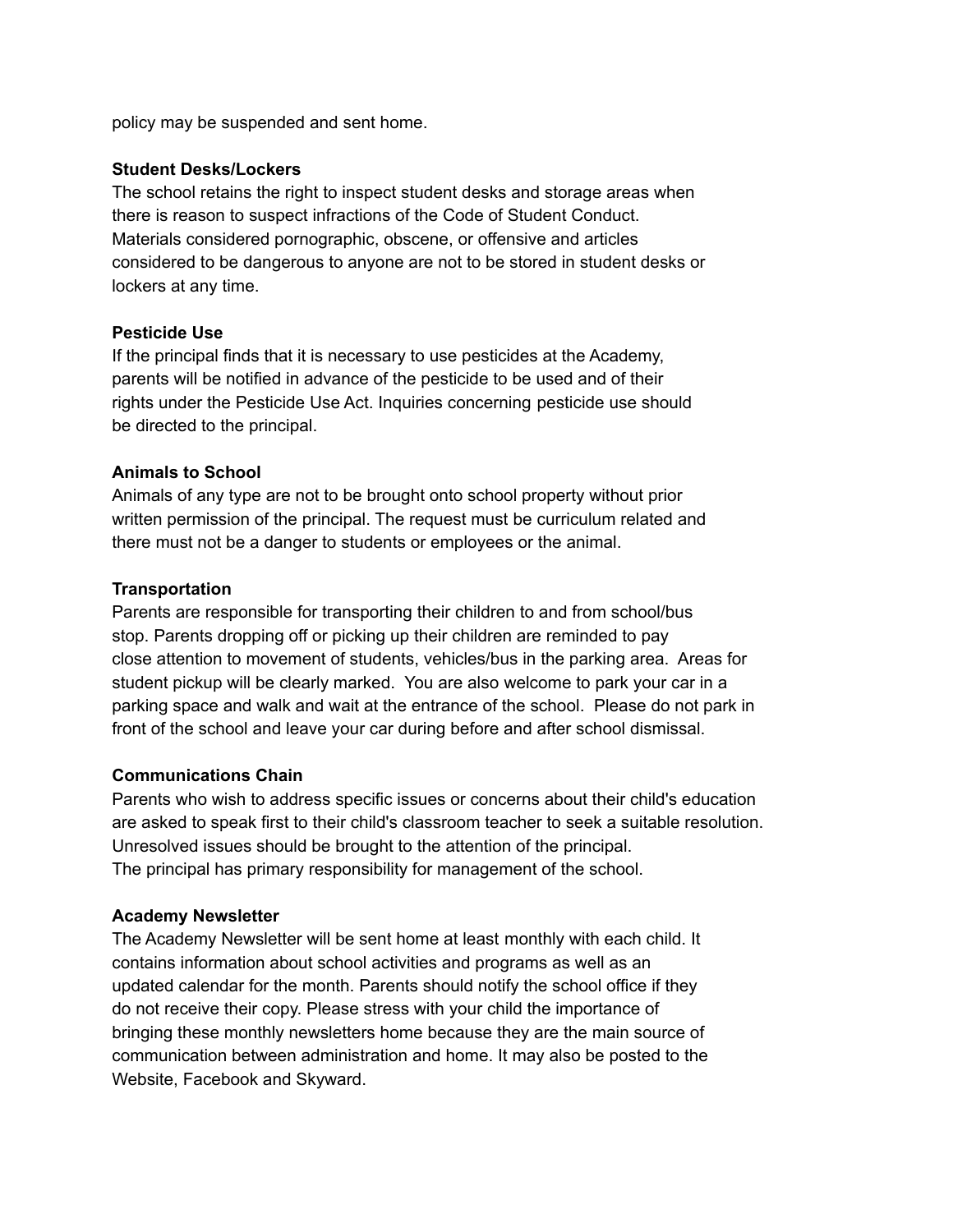### **Loitering**

Loitering is forbidden by anyone before, during, or after school. Any person who comes on the school grounds and does not properly sign in with the office will be considered a trespasser. The person will be asked to leave the school grounds immediately. Failure to leave the school grounds will result in the incident being reported to the Sheriff's Department for action.

### **Vacations**

The school discourages the practice of taking family vacations on school days or during times other than regular school vacation periods. If a student will be out of school for a family vacation, the student will be responsible for making up any work upon returning.

### **Medications/Immunizations**

Students are not allowed to keep any type of medication in their possession during school hours. All prescription medication should be sent to school in a container labeled by the pharmacist. Only enough medicine for the exact amount of doses given in school should be sent. We cannot send the bottle home on a daily basis.

Emergency medications such as inhalers or epipens may be carried by a child if requested by a parent There is specific paperwork that needs to be filled out in the office.

A written, signed, and dated request from the parent/guardian indicating the reason and authorizing the administration of medication to the child during the school hours as indicated by the physician must accompany the medication. The child's medication schedule should be sent to school to ensure proper administration of the medication (dose needed during school hours). Every effort will be made to eliminate and minimize class disruptions by giving medications at lunchtime and recesses.

Over-the-counter medications, including aspirin, Tylenol, lotions or creams will not be administered without written consent from a parent. It is the parent's/guardian's responsibility to indicate in writing if the medication is to be discontinued early or extended. We will not change a medication schedule by student request.

# A PARENT OR GUARDIAN MUST BRING THE MEDICATION TO SCHOOL. DO NOT SEND THE MEDICATION WITH THE STUDENT

Immunizations must be up to date in order to attend school, unless the parent has signed a waiver through the health department. Schools are required to report the immunization status of each student to the health department twice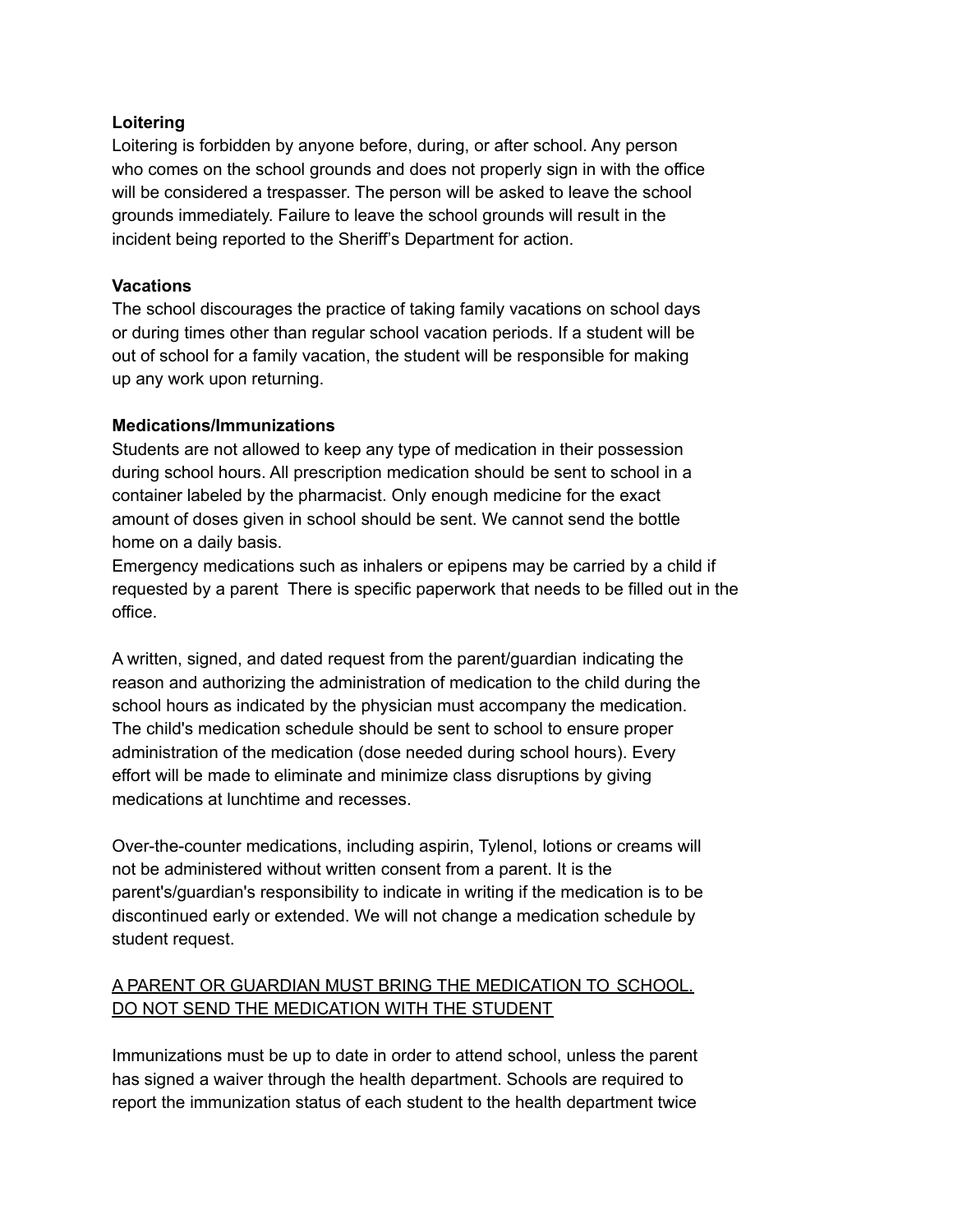per school year, November 1 and February 1. Any child that is not up to date will not be able to attend school.

## **Emergency Medical Card**

Parents will be asked to sign an emergency medical card to permit the teacher or adult in charge to secure medical assistance for the child in an emergency situation. The parents will be notified as quickly as possible of medical care being given to the child.

## **Insurance**

Parents are encouraged to be sure that their child has medical insurance. If the child does not have medical insurance and the parent wants insurance for the child, the parent is encouraged to notify the principal so they can work together to secure school insurance for the child.

## **Personal Property**

The Academy will work with parents to protect personal property. Reasonable guidelines will contribute to our success.

School Materials: Required textbooks and related learning materials are provided by the school free of charge. Students are responsible for taking care of school owned materials and are expected to pay replacement or damage costs if applicable.

Clothing: Clothing is very expensive and must be cared for. Proper care includes labeling articles that the child will most likely remove upon arrival at school. Items such as coats, hats, gloves, and boots should be labeled. The Academy does not assume responsibility for lost articles of clothing. A lost and found box will be kept near the office.

Money: Parents are encouraged to be sure the child has properly secured any money brought to school. If a large sum of money is required, parents are encouraged to see the teacher before or after school and make payment or the teacher will collect money upon the child's arrival at school. Parents are encouraged to place money sent to school in an envelope with a note stating the reason the money is being sent. The child's name and teacher's name should be clearly written on the outside of the envelope. Parents are encouraged not to allow children to bring large amounts of money to school. Electronic Equipment: Electronic or battery operated entertainment or communications equipment are not permitted at school. Bringing a cell phone to school is strongly discouraged. Cell phones are not to be used at school in any manner, not at any time during the day. This includes passing time and lunch. If a student uses a cell phone during school hours, the first offense will result in the phone being stored in the office until a parent can pick it up. This is heavily enforced.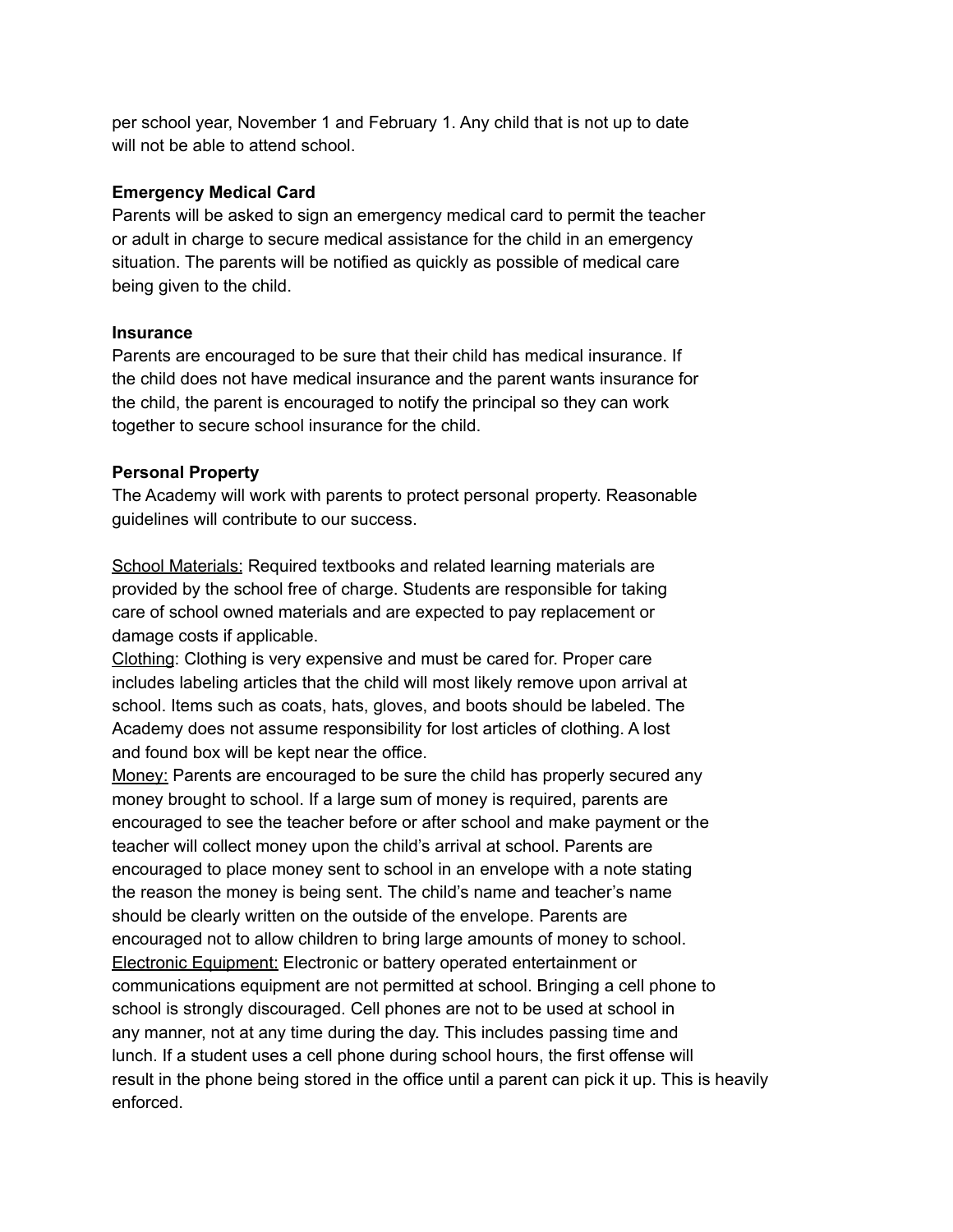### **ACADEMIC INFORMATION**

### **Media Center/Computers**

The media center/library is available for student use. Students and their parents are required to sign the technology use permission statement to use school-owned technology.

#### **Summer Programs**

Tuition-free summer programs may be offered to students who need additional instructional time to achieve proficiency necessary for promotion. Students who successfully complete summer school will be promoted to the next grade. Parents may request enrollment of their children in summer school for extra help.

### **STUDENT PREPARATION FOR CLASS**

In order for students to be prepared and ready for instructional activities, students will be expected to be at school on time, to have completed homework assignments, and to have proper instructional materials with them. Teachers will provide parents with a list of supplies needed for each class.

#### **Homework/Planners**

Every student at Flat River Academy is given a student planner. These planners document homework assignments and are used as a tool to communicate between school and home. Students are required to take planners home and have them signed each day.

Homework is important to the learning process and is assigned on a regular basis in small amounts. Homework assignments vary in length and content for each subject. It may be in the form of a written assignment, studying for the next day's class, reading,art work, watching a television show or a video. Studying consists of reading and reviewing material orally or in writing. Parents can be helpful by offering assistance with studying by reviewing assignment notebooks and by asking questions.

### **Report Cards/Conferences/Progress Reports**

Students in grades K-8 will receive report cards at the end of each nine weeks of school. Parent-teacher conferences are scheduled on the school calendar. The school will remind parents of parent-teacher conference dates and times.

Parents are encouraged to discuss the information on the report card with their child and to encourage excellence in achievement and behavior. The purpose of report cards is to communicate to parents and students the child's progress on the knowledge and skills the student is working on in class and to provide insight into the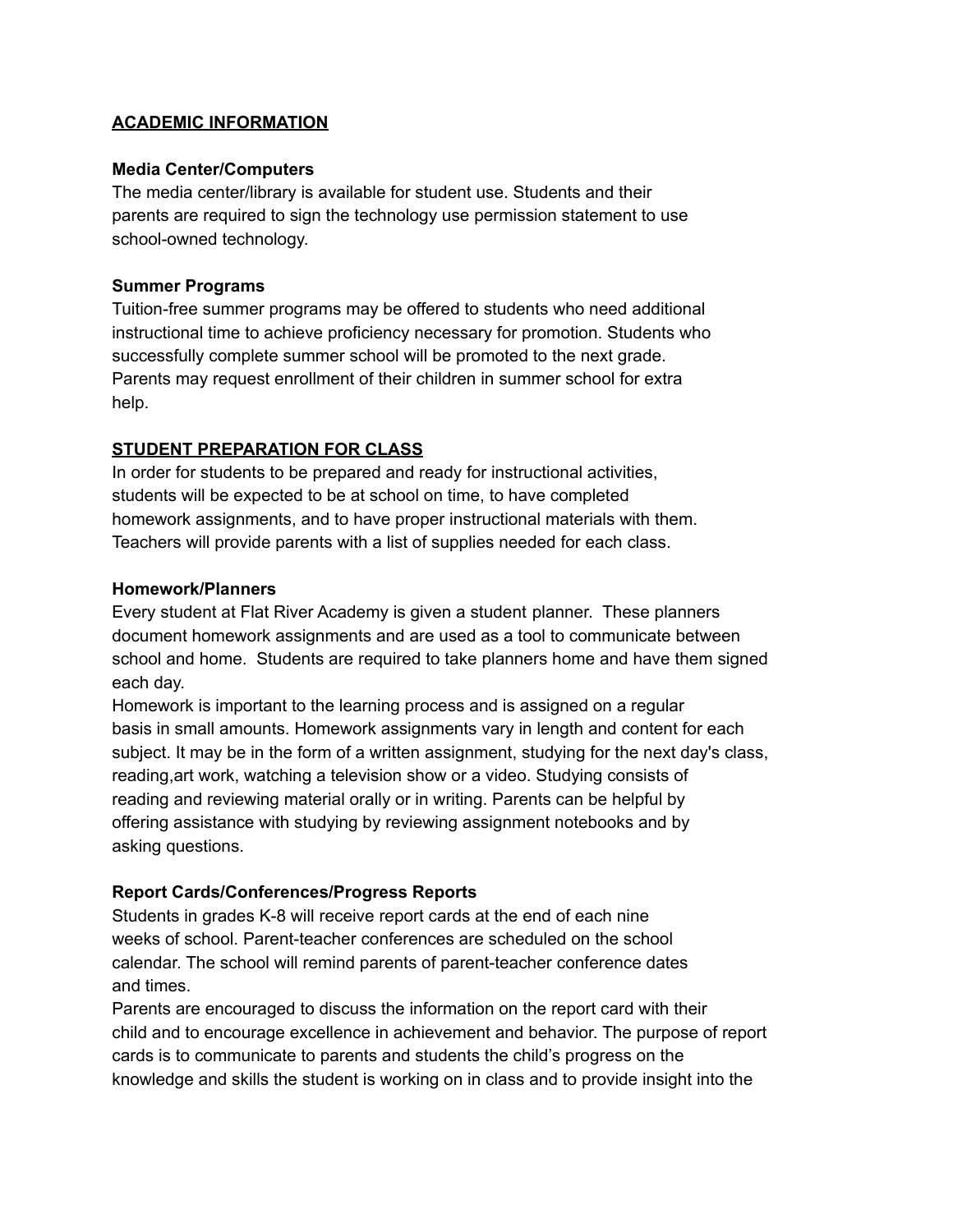child's behavior.

## **K-8 School Assemblies**

Periodically during the school year, there will be Grizzly Pride Assemblies for students to present their schoolwork, build character and engage in a presentation. A goal of the Academy is that students gain confidence in public presentations and find their "voice" as participating citizens in a democratic society. Parents are invited to attend.

## **Make up Work for Absence from School**

Students are responsible for getting and completing any work they have missed due to absence from class. Make up work should be completed within three days of return to school for short term absence of 1-2 days and within five days of return for absence of 3-5 days.

In cases of extended absence of more than five days due to illness, a student may request special consideration for additional time to make up work. Requests should be presented in writing with a note from the student's parents/guardians to the principal.

# **Class Assignments & Accelerated Learning**

Each year the faculty gives serious consideration to class assignments. Class placements are based on the teacher's knowledge of students' previous performance and best educational judgments. Parents are given the opportunity, through conferencing and/or questionnaires, to provide input with regard to what will constitute the best educational assignment for their child. The Academy's educational program embraces the principle of accelerated learning in which students who demonstrate mastery of knowledge and skills are permitted to cross curriculum for more rigorous and challenging instruction in a subject or subjects. Each day, Flat River Academy has time dedicated for differentiated instruction (DI). During DI students may move up or down academic materials to receive instruction at their current level.

For new students, a child's class assignment will typically be made according to the information received from the child's last previously attended school. A new student may be asked to take a placement test to determine proper grade placement.

## **Character Education**

Flat River Academy is committed to the development of good citizens in the community. Character education themes are established for each month and will be integrated into units of study across the curriculum. Parents will be informed of the character education themes and will be encouraged to reinforce school instruction in the home.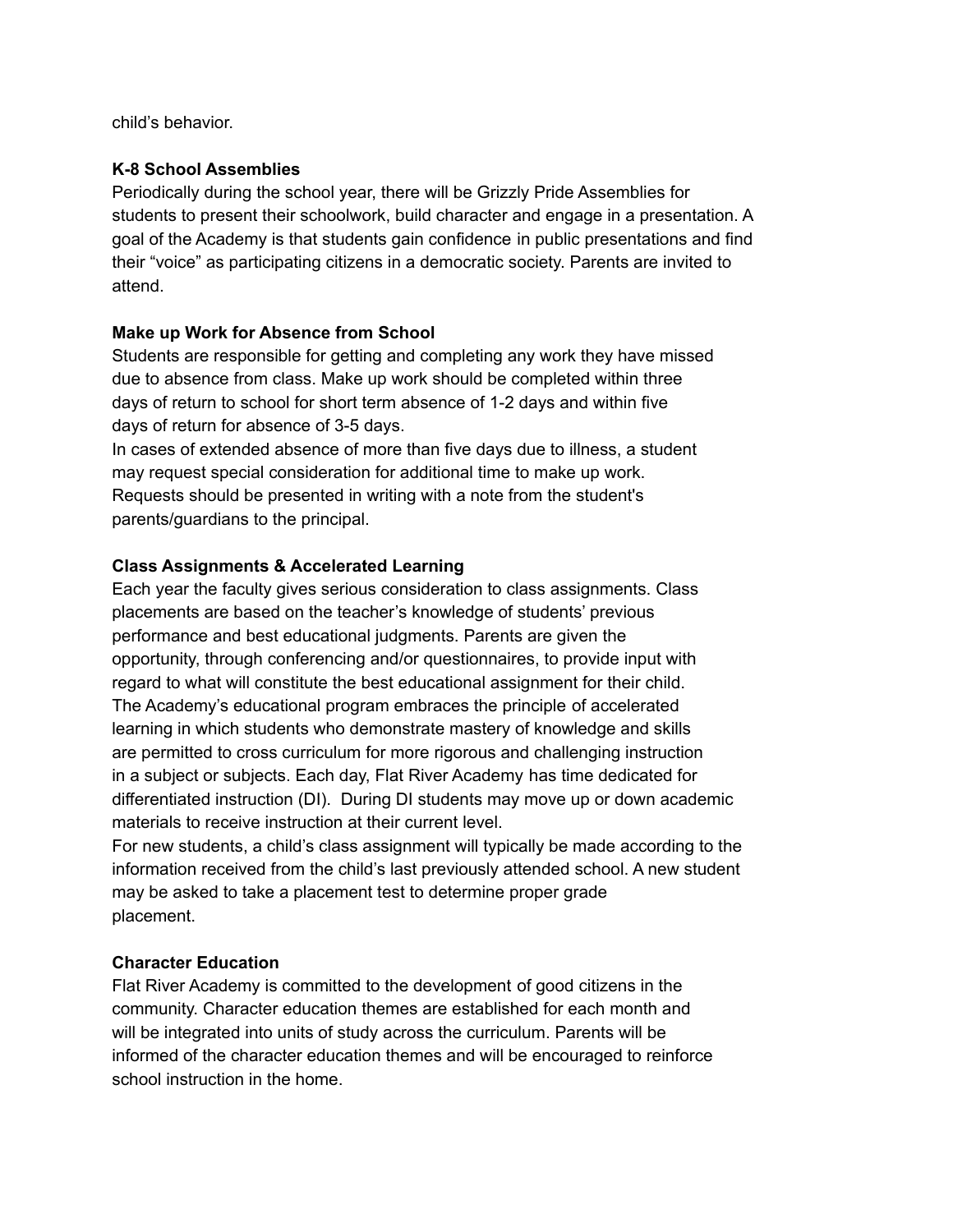### **Field Trips (suspended during phase 4)**

Written parental or legal guardian permission is required for a student to go on any field trip off school grounds. Parents may sign a blanket permission slip for school sponsored field trips. Parents will always be given notice of field trips and may choose to not allow a child to participate.

For trips involving travel by private transportation, parents should note any particular information involving lunches, spending money, departure and arrival times. Student/adult ratios may vary with the nature of the field trip. Students who disobey school rules and/or defy teacher authority may be denied the right to participate in field trips. The decision will be made by the principal in consultation with the teacher(s) conducting the field trip.

### **Equal Educational Opportunity**

It is the policy of Flat River Academy not to discriminate on the basis of gender, race, religion, color, national origin, and/or handicap in its educational programs, activities, or employment practices as required by federal and state law.

Inquiries regarding compliance with Title IX, Section 504, or any other federal or state regulations may be directed to the principal, the Michigan Department of Education, or the

Director of the Office of Civil Rights, U.S. Department of Education. All reported incidents will be forwarded to Chief Administrative Officer or Board of Directors President for investigation.

## **Testing**

Students at Flat River Academy are given the following state assessments: MSTEP - 3rd-8th grade PSAT - 8th

The results of the state assessment tests are used to assist in the improvement of curriculum and instruction in the areas of English/Language Arts, Math, Science and Technology, and History and Social Studies.

All students K-8 will take the NWEA in order to monitor student progress and allow teachers to work with families to set goals/learning targets to support learning and design interventions.

Parents will be sent individual scores of their children. Test scores will be included in the child's cumulative folder.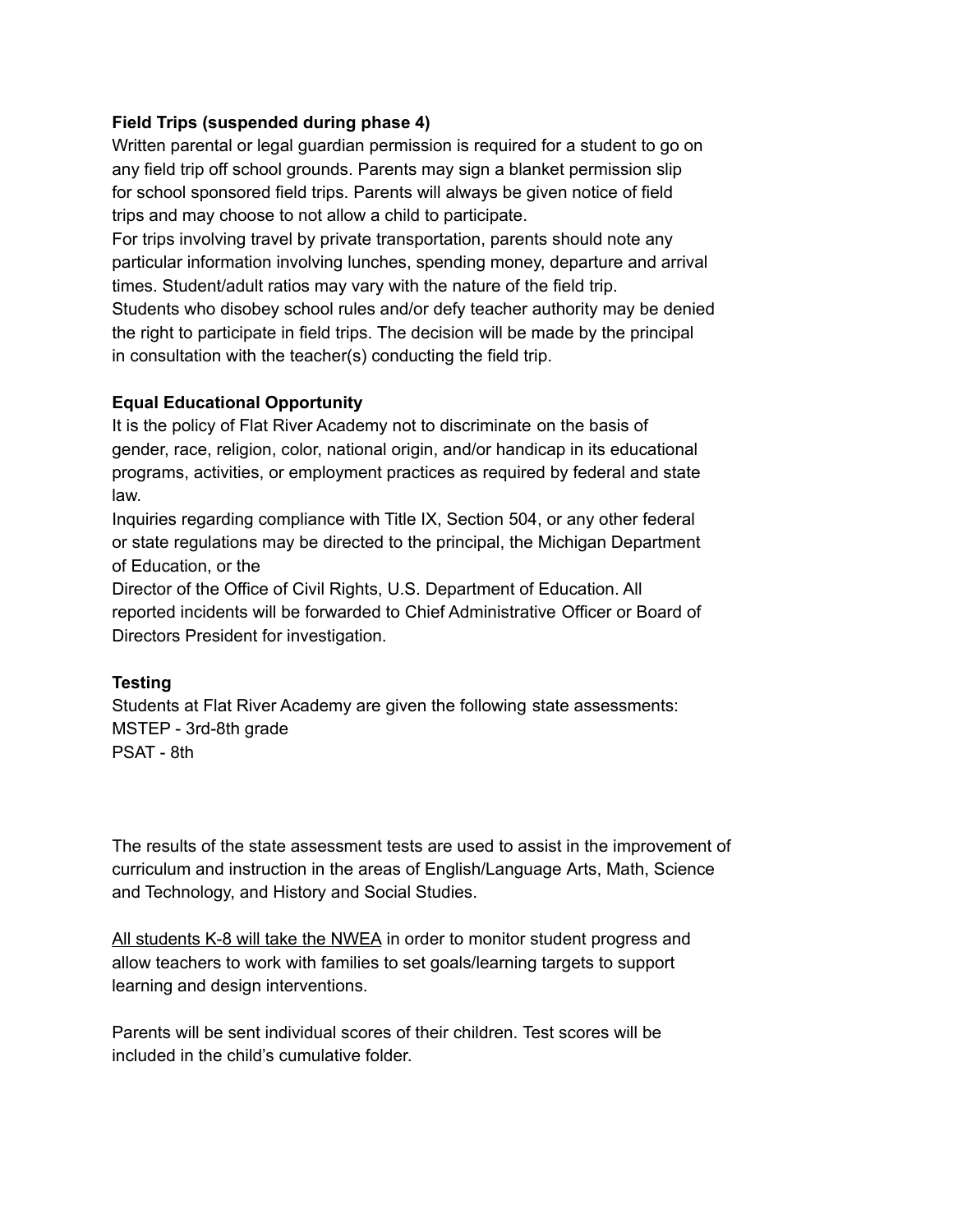### **Special Education**

Flat River Academy attempts to provide appropriate educational programs for children who are identified with disabilities and who have an approved Individual Educational Plan. The Flat River Academy charter embraces the instructional practice known as inclusion. When the IEP calls for pullout services, the student will be permitted to leave the classroom to work with a properly trained professional educator.

The goal of special education programming is to provide students with an educational plan that best meets their individual needs in the least restrictive environment. This means that, to the extent appropriate, students will be provided services within the regular education classroom with the necessary support.

If you have concerns about your child's progress, you are encouraged to speak with your child's teacher. If appropriate, your child's teacher will consult with a Teacher Support Team for suggestions on classroom and instructional modifications. For further information on all special education services and programming, contact the principal.

#### **Summary of Regulations Pertaining to Student Records**

A parent has the right to inspect all portions of the student record upon request. The record must be made available to the parent or student no later than two days after the request, unless the parent or student consents to a delay. The parent and the student have the right to receive copies of any part of the record, although a reasonable fee (.25 per page) may be charged for the cost of duplicating the materials.

The parent and student may request to have parts of the record interpreted by a qualified professional of the school or a third party if desired with written approval of the parent.

#### **Confidentiality of Record**

With few exceptions, no individuals or organizations but the parent, student, and school personnel working directly with the student are allowed to have access to information in the student record without the specific informed, written consent of the parent or the student.

#### **Amendment of Record**

The parent and student have the right to add relevant comments, information, or other written materials to the student record. In addition, the parent and student have a right to request that information in the record be amended or deleted. The parent and student have a right to a conference, and the principal must render a decision in writing. If the parent and student are not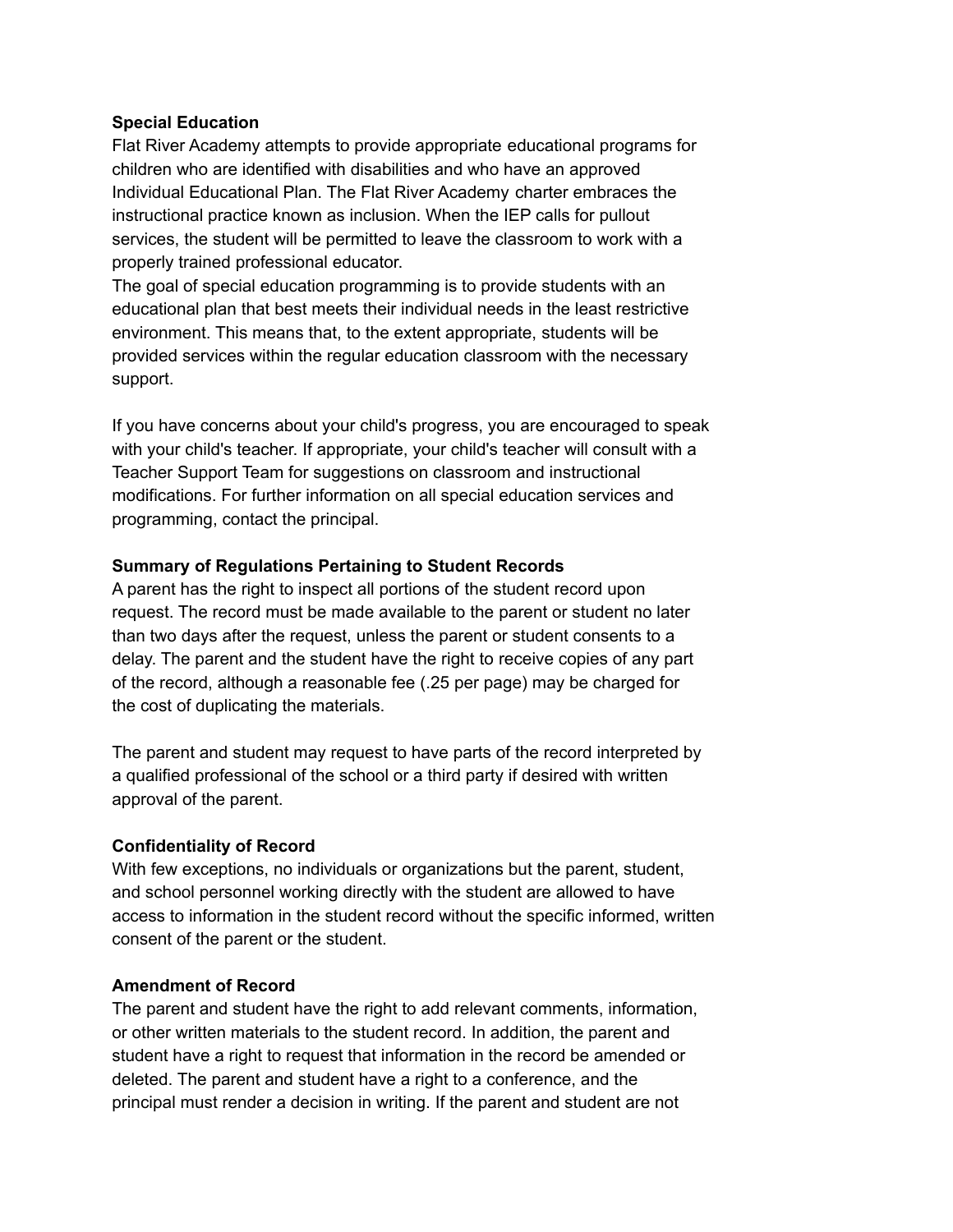satisfied with the decision, the decision may be appealed to the Board of Directors or the person designated by it.

**BEHAVIORAL EXPECTATIONS AND CONSEQUENCES** (additional information about behavior and consequences can be found the the Flat River Academy Code of Conduct)

### **Classroom Behavior**

Management of classroom behavior is the responsibility of each teacher. Students at Flat River Academy have the right to be treated with respect by their teachers and classmates. They are to be treated equally and fairly and with dignity. All students should be included in all activities and made to feel welcome in all activities of the Academy.

Through classroom discussions, students acknowledge that certain behaviors, such as talking without permission, calling out, passing notes, bullying, students making fun of other students, and talking back to teachers, interfere with learning. Bullying must not be tolerated in the classroom or on school grounds and is to be considered intimidation and, if severe, enough "assault."

### **Consequences**

Students recognize that consequences for behaviors that interfere with their learning are necessary. Disruptive students may be removed from the classroom temporarily until the teacher and/or principal is confident the student is ready to return to class as a responsible participant.

Any student, who repeatedly interferes with a teacher's ability to teach, another student's right to learn, or demonstrates an inability to improve behavior will be removed from class and sent to the principal. Parents will be notified each time a child is sent out of class.

If there is not significant improvement in the child's behavior, the parent may be scheduled to spend a day with his/her child to observe the classroom dynamics in the hopes that this may lead to a resolution of behavioral issues without disruption of attendance at school.

## **Playground/Recess, K-8**

The recess period is given to provide a change of pace, exercise and release of tension. Students are provided with the opportunity to engage in unstructured, open-ended, social interaction during lunch, and afternoon recesses. Recess time is supervised by a playground monitor and/or classroom teacher who is (are) responsible for student safety. Recess is a time for fun and relaxation and appropriate behavior is expected.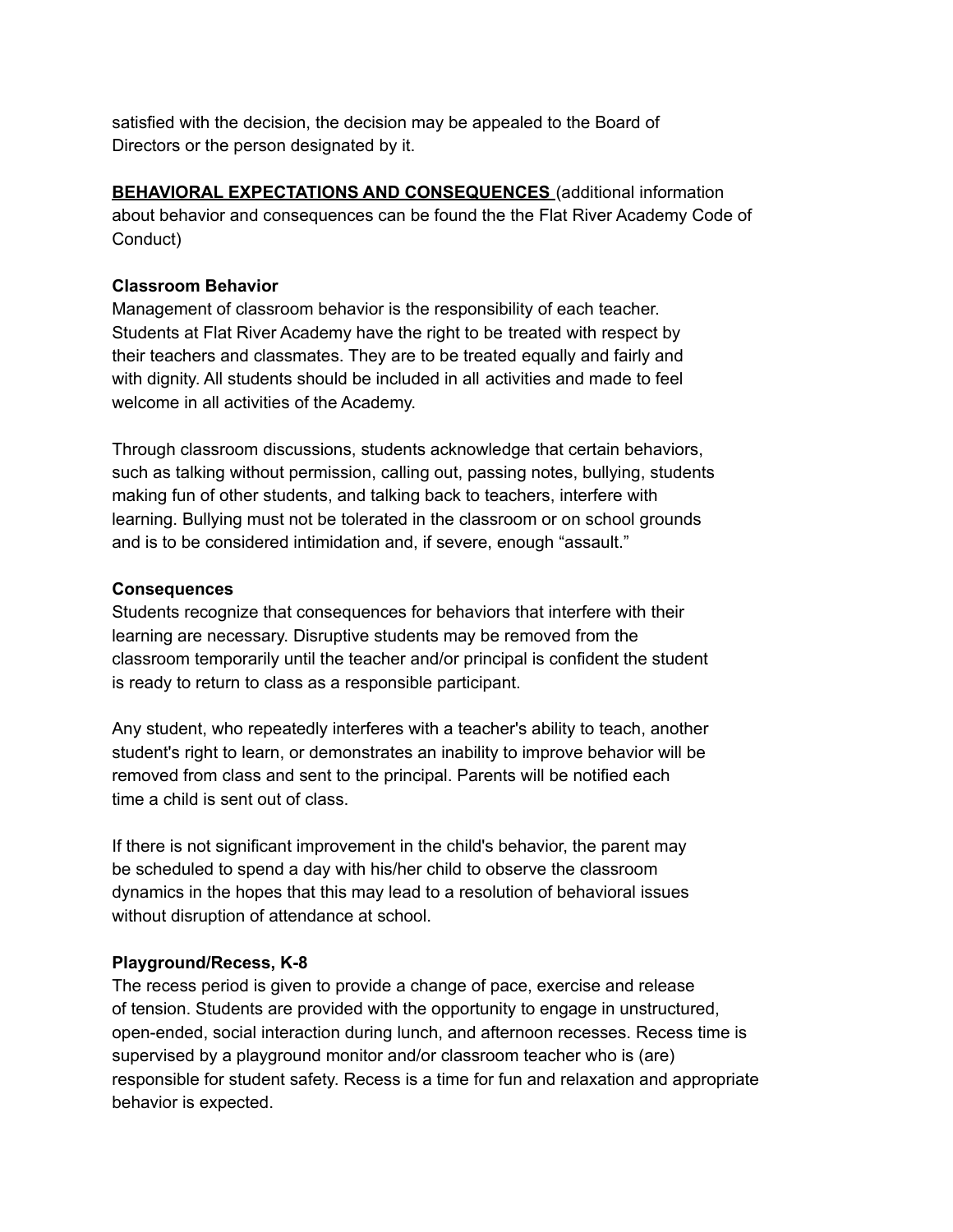Students who do not demonstrate proper playground behavior will be placed in "time out" until they are able to return to the playground activities. A student will be sent to either his/her classroom teacher or the principal for additional consequences depending on the severity and frequency of misbehavior.

### **Lunchroom Behavior**

Lunchtime provides students with another opportunity to practice social skills in an informally structured environment. During lunch, students are expected to: o Speak softly.

- o Walk to their tables.
- o Remain seated while eating lunch.
- o Be considerate of those eating after them.
- o Clean up after themselves.
- o Be courteous to the people in charge.

Students who are unable to follow lunchroom rules may be given an assigned seat.

#### **Dress Code**

Students wearing attire that disrupts the educational process or promotes activities contrary to school policy, such as profanity, obscenity, violence, the use of drugs, alcohol or tobacco, sexual harassment, and/or the violation of civil rights will be asked to change into more appropriate clothing. No midriffs, low-cut tops or baggy pants that expose underwear are allowed. Undergarments should not be exposed and shorts and skirts must be mid thigh in length. Failure to change to proper attire may result in disciplinary action by the teacher or principal. Students will be asked to remove hats and coats while in the school building. Leggings should be accompanied by longer shirts or dresses. Tank tops should have at least 1" straps and muscle shirts should not expose the chest (on either boys or girls). Shoes and shirts must be worn at all times.

Backpacks should be kept in lockers during the school day. Small purses for adolescent females may be carried for personal hygiene items.

#### **Student Safety Zone**

Michigan law establishes a Student Safety Zone that extends 1,000 feet from the school property in relation to weapons, drugs, registered sex offenders, and tobacco. Individuals are prohibited from engaging in these activities on Academy property, within the Student Safety Zone, or at any Academy-related event.

#### **Registered Sex Offenders**

Registered sex offenders are not to come within 1,000 feet of school property.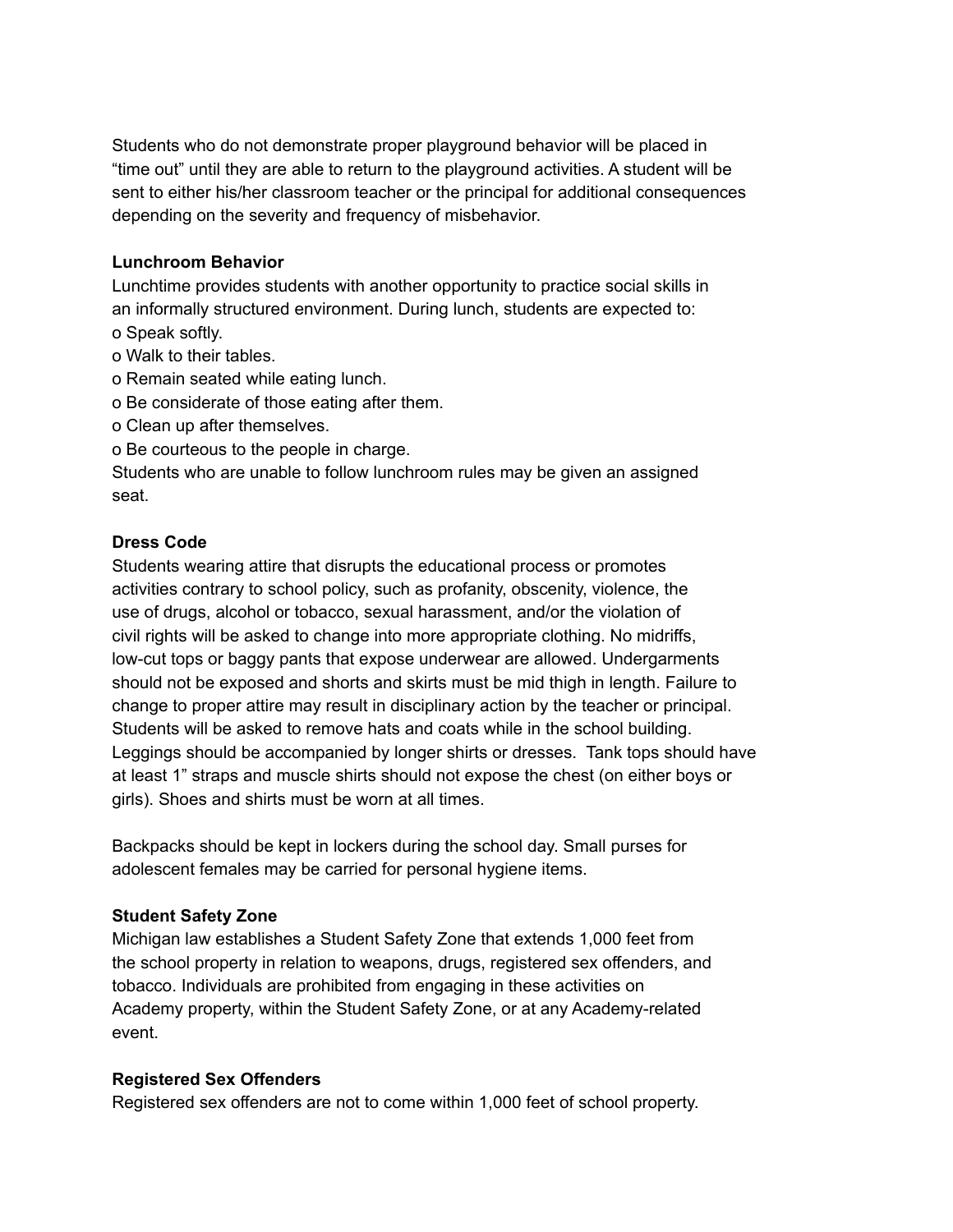The Principal will immediately report presence of registered sex offenders on Academy property, within the Student Safety Zone, or at any Academy-related event to local law enforcement authorities.

### **Smoke Free School Zone**

The use of any tobacco products within the school buildings, the school facilities or on the school grounds by any individual, including school personnel, is prohibited.

## **Drug and Alcohol Use**

The use and/or possession of drugs or alcohol are illegal and will be treated by the school as a serious offense. Any student found with or using alcoholic beverages or drugs during school hours or at school-related activities shall be referred to the principal for long term suspension or expulsion. The student's parent(s) will be notified and required to attend a conference with the principal and possibly the Board of Directors. The police will be notified and the student may be liable for arrest and prosecution.

Any teacher suspecting a student of using drugs or alcohol will report this to the principal and the student will be seen and evaluated immediately.

# **Firearms**

The federal Gun-Free Schools Act of 1994 requires school districts to expel a student from school for a period of not less than one year if it is determined that the student brought a firearm to school. Expulsion may be permanent.

# **Bullying**

Bullying, intimidation, and harassment diminish a student's ability to learn and a school's ability to educate. Preventing students from engaging in these disruptive behaviors and providing all students equal access to a safe, non-hostile learning environment are important school goals.

Bullying defined: The definition of bullying is when an individual or a group of people with a real or perceived power imbalance, repeatedly and intentionally cause hurt or harm to another person or group of people who feel helpless to respond.

Bullying on the basis of actual or perceived race, color, national origin, immigration status, military status, unfavorable discharge status from the military service, sex, sexual orientation, gender identity, gender-related identity or expression, ancestry, age, religion, physical or mental disability, order of protection status, status of being homeless, or actual or potential marital or parental status, including pregnancy, association with a person or group with one or more of the aforementioned actual or perceived characteristics, or any other distinguishing characteristic is prohibited in each of the following situations: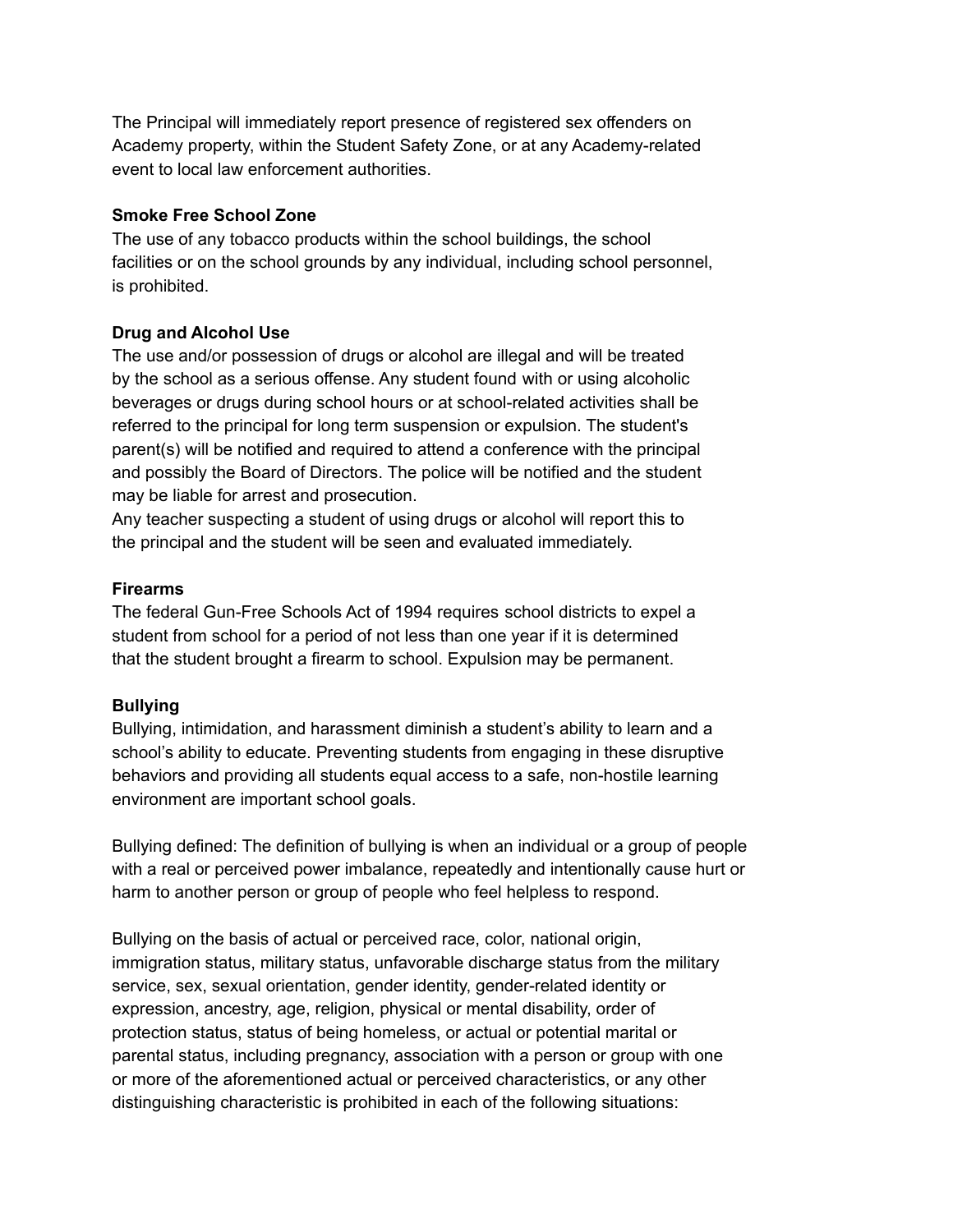1. During any school-sponsored education program or activity.

2. While in school, on school property, on school buses or other school vehicles, at designated school bus stops waiting for the school bus, or at school-sponsored or school-sanctioned events or activities.

3. Through the transmission of information from a school computer, a school computer network, or other similar electronic school equipment.

4. Through the transmission of information from a computer that is accessed at a non school-related location, activity, function, or program or from the use of technology or an electronic device that is not owned, leased, or used by the school district or school if the bullying causes a substantial disruption to the educational process or orderly operation of a school.

Bullying includes cyber-bullying (bullying through the use of technology or any electronic communication) and means any severe or pervasive physical or verbal act or conduct, including communications made in writing or electronically, directed toward a student or students that has or can be reasonably predicted to have the effect of one or more of the following:

1. Placing the student or students in reasonable fear of harm to the student's or students' person or property;

2. Causing a substantially detrimental effect on the student's or students' physical or mental health;

3. Substantially interfering with the student's or students' academic performance; or

4. Substantially interfering with the student's or students' ability to participate in or benefit from the services, activities, or privileges provided by a school.

Examples of prohibited conduct include name-calling, using derogatory slurs, stalking, sexual violence, causing psychological harm, threatening or causing physical harm, threatened or actual destruction of property, or wearing or possessing items depicting or implying hatred or prejudice of one of the characteristics stated above.

Students are encouraged to immediately report bullying. A report may be made orally or in writing to the assistant principal or any staff member with whom the student is comfortable speaking. Anyone, including staff members and parents/guardians, who has information about actual or threatened bullying is encouraged to report it to the principal or any staff member.

Anonymous reports are also accepted by phone call or in writing.

Complaint Managers: Principal or designee

Any student who is determined, after an investigation, to have engaged in intimidation or harassment will be subject to disciplinary consequences as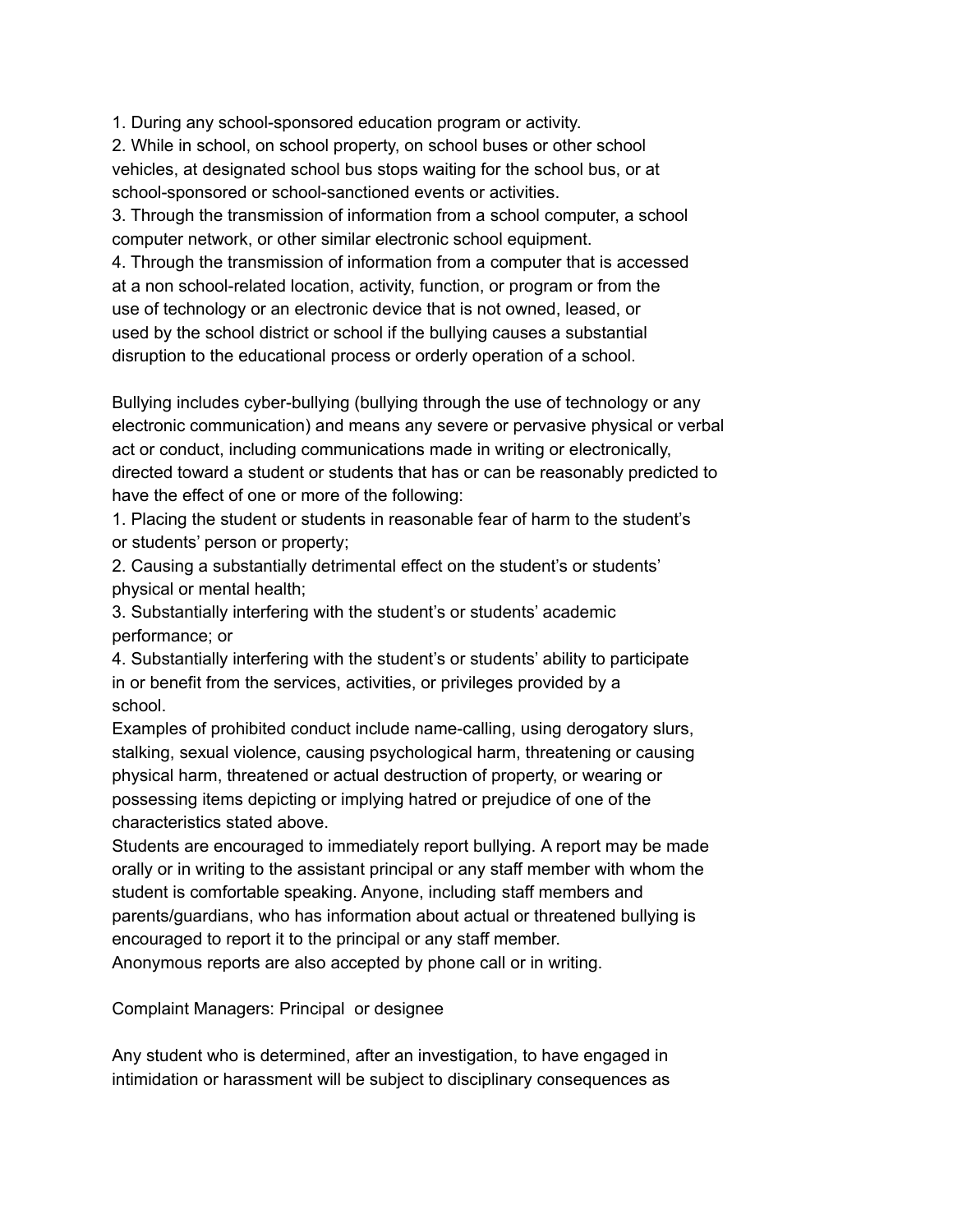provided in the Code of Conduct, including but not limited to, suspension and expulsion consistent with the school and district discipline policy. Parents of students who have engaged in the above behavior will be notified. Any student making a knowingly false accusation regarding harassment may also be subject to disciplinary consequences.

#### **Sexual Harassment**

Flat River Academy is committed to providing a working and learning environment based on dignity and respect, free of harassment or intimidation. All those associated with the Academy are expected to foster a climate that is supportive, respectful and conducive to teaching and learning. Sexual harassment is among the behaviors that are destructive to a positive

working and learning climate, and as such is prohibited by state law, federal law, and Flat River Academy policy. Any member of the school community who engages in sexual harassment as defined below will be in violation of this policy. The Employee Manual is explicit in its discussion of sexual harassment and consequences of inappropriate behavior by employees.

This policy encompasses behavior of adults towards adults or students, and students towards students or adults.

### DEFINITION:

It is a violation of this policy when a person makes any sexual advances, requests for sexual favors, or other verbal or physical conduct of a sexual nature when:

> 1. Submission to or rejections of advances, requests or conduct is made either explicitly or implicitly a term or condition of the provision of benefits, privileges, employment or placement services or as a basis for the evaluation of academic achievement.

2. Such advances, requests, or conduct have the purpose or effect of unreasonably interfering with an individual's education or career by creating an intimidating, hostile, humiliating or sexually offensive educational or employment environment.

Sexual harassment, as defined above, may include, but is not limited to, the following: verbal or written harassment or abuse, pressure for sexual activity, repeated remarks to a person with sexual or demeaning implications, unwelcome touching, suggesting or demanding sexual involvement accompanied by implied or explicit threats concerning one's grades, job, etc., display of lewd or sexually explicit materials, inappropriate jokes, or language of a sexual nature.

### RESPONSIBILITIES:

All persons associated with Flat River Academy are responsible for: 1. Ensuring that his/her behavior does not sexually harass any other person associated with the school.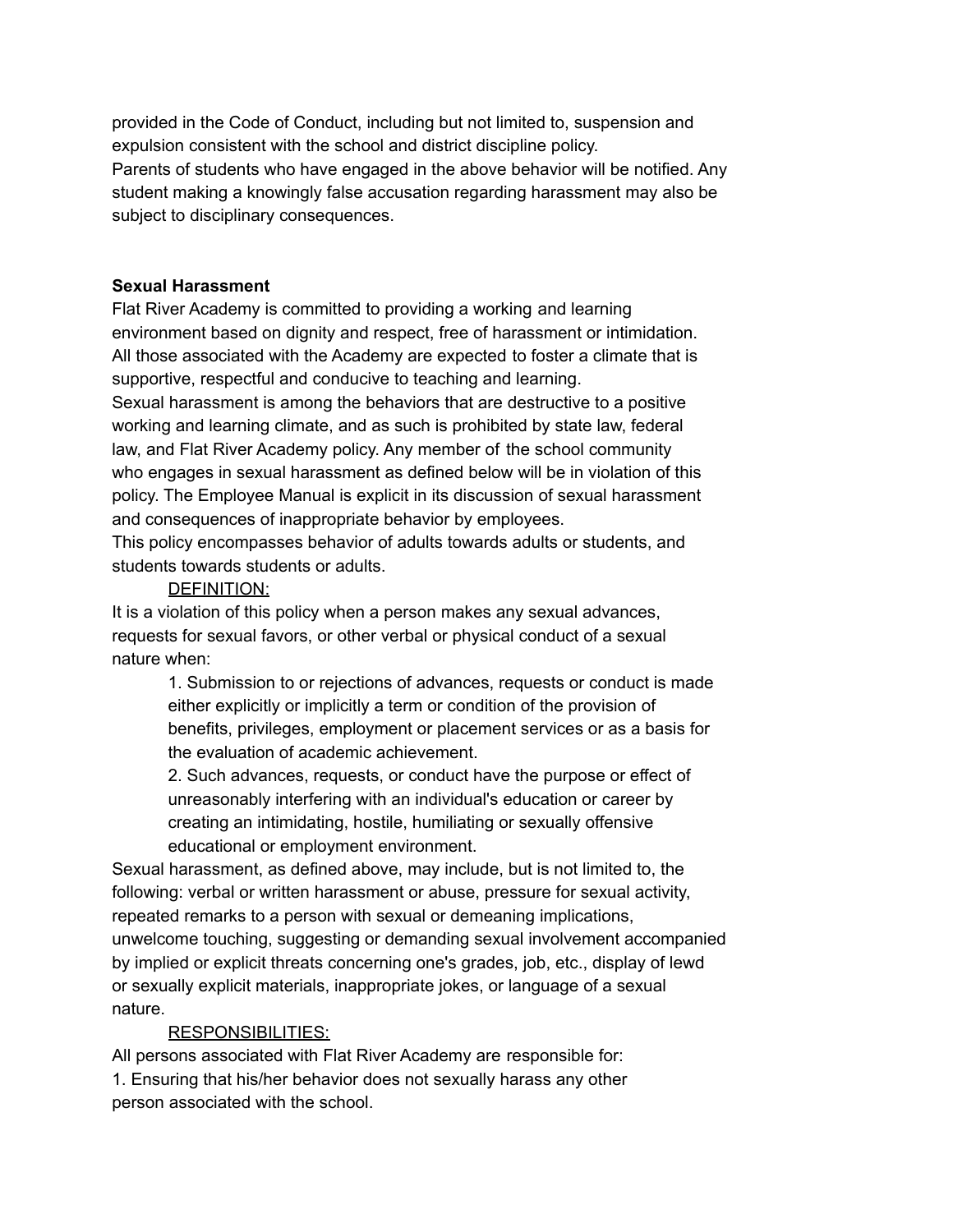#### 32

2. Reporting any observed or experienced harassment or mistreatment immediately to the Sexual Harassment Grievance Officer and cooperating fully in the investigation of alleged sexual harassment; and 3. Actively participating in the Academy's effort to prevent sexual harassment in the school.

Retaliation of any form, including threats, intimidation, reprisal or harassment, towards any person who makes a sexual harassment complaint, or who assists in or participates in an investigation, proceeding, or hearing is unlawful and will not be tolerated and can be considered grounds for dismissal of staff and/or removal of a student from school.

#### FALSE REPORTS:

False (fabricated) claims of sexual harassment can cause permanent damage to the victim of such claims and must therefore be treated as a very serious matter. A false claim may be considered grounds for dismissal of staff, or discipline including the removal from the educational setting for a student, who makes a false claim.

### CONFIDENTIALITY:

Reports and complaints of sexual harassment will be kept as confidential as possible consistent with the rights of all parties.

SEXUAL HARASSMENT GRIEVANCE OFFICER:

The Board of Directors has appointed Chief Administrative Officer, or his designee, as the Grievance Officer who will be responsible for processing all sexual harassment complaints in accordance with the procedure outlined below.

### COMPLAINT PROCEDURES:

1. What one person may consider acceptable behavior may be viewed as sexual harassment by another person. Therefore, the victim should make clear to the harasser that the behavior is offensive and must stop. If the harasser does not stop the behavior or the victim is uncomfortable confronting the harasser, or if the behavior warrants further action in the opinion of the victim, the victim should lodge a complaint with the Grievance Officer.

2. Upon receipt of the written complaint, the sexual harassment Grievance Officer will investigate the matter. The complaint should be as specific as possible, including names, dates, times, places, witnesses, and specific words or action which were experienced as offensive. In cases involving students, the student's parents will be notified immediately of the complaint, the steps to be followed, and the ways in which they will be involved in the process.

3. All complaints of sexual harassment will be promptly investigated. Depending on the circumstances, the investigation may encompass any or all of the following:

a) The alleged victim may write a letter to the alleged harasser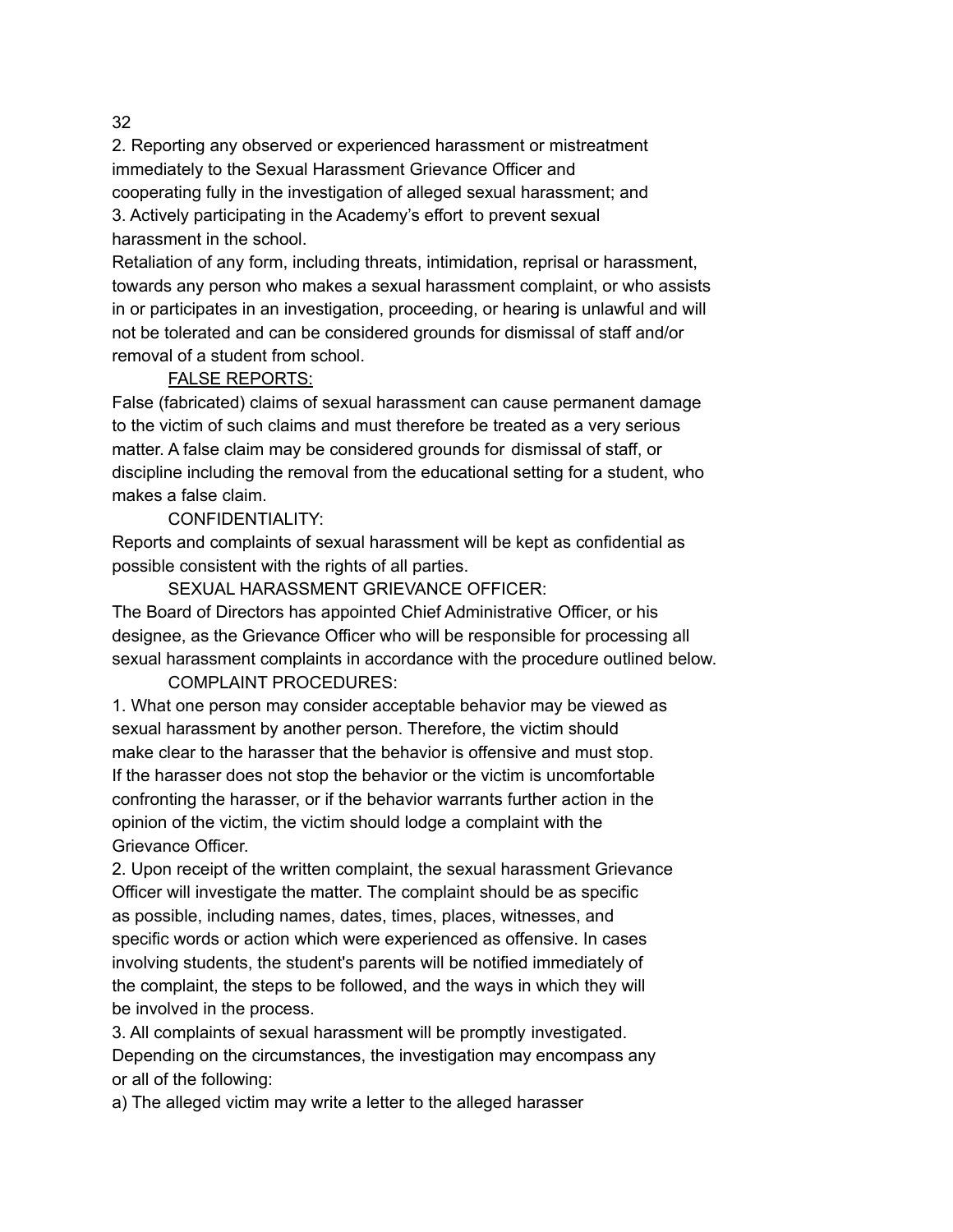describing the offensive behavior, the circumstances under which it took place, the way the behavior made the victim feel, and requesting that the harasser apologize and promise not to repeat the behavior. The Grievance Officer will then meet with the alleged harasser, hear the harasser's account of the situation, present the victim's letter, and discuss the matter.

b) Where appropriate in the opinion of the Grievance Officer, a meeting will be held between the alleged victim and the alleged 34

harasser to clarify the facts and to attempt to mediate a resolution.

c) The Grievance Officer may interview all parties and witnesses to the alleged harassment.

4. In cases of alleged student harassers, the Grievance Officer will determine if these facts constitute harassment. Disciplinary consequences such as detention, suspension, or expulsion consistent with school rules may be implemented.

5. In cases of alleged adult harassers, the Grievance Officer will report the facts of the alleged harassment and will determine if these facts constitute harassment The Grievance Officer will recommend to the Board of Directors appropriate action which could include disciplinary action up to and including termination of employment.

6. If disciplinary steps are taken, copies of the reports of facts and the written decision will go to the harasser, the personnel file in cases of adult harassers, and to the parents in cases of student harassers. The victim, and his or her parents, if the victim is a student, will also be informed of the determination as to whether harassment occurred.

7. Repeated or extreme forms of harassment, violence, or civil rights infringements will result in a recommendation for expulsion or termination from Flat River Academy.

The Grievance Officer will make complete records of all sexual complaints, facts, steps taken, determinations, and resolutions, and those records will be kept in a central file in the principal's office for a period of 60 years.

## STATE and FEDERAL REMEDIES:

In addition to the above, if someone believes he/she has been subjected to sexual harassment, he/she may file a formal complaint with either or both of the governing agencies set forth below. The complaint process does not prohibit filing a complaint with these agencies. Each of the agencies has a short time period for filing a claim (EEOC - 180 days; MCAD - 6 months).

1. The United States Equal Employment Opportunity Commission (EEOC)

2. State of Michigan

Sex Offender Registry Information (SORI)

It is the policy of Flat River Academy that twice a year the principal will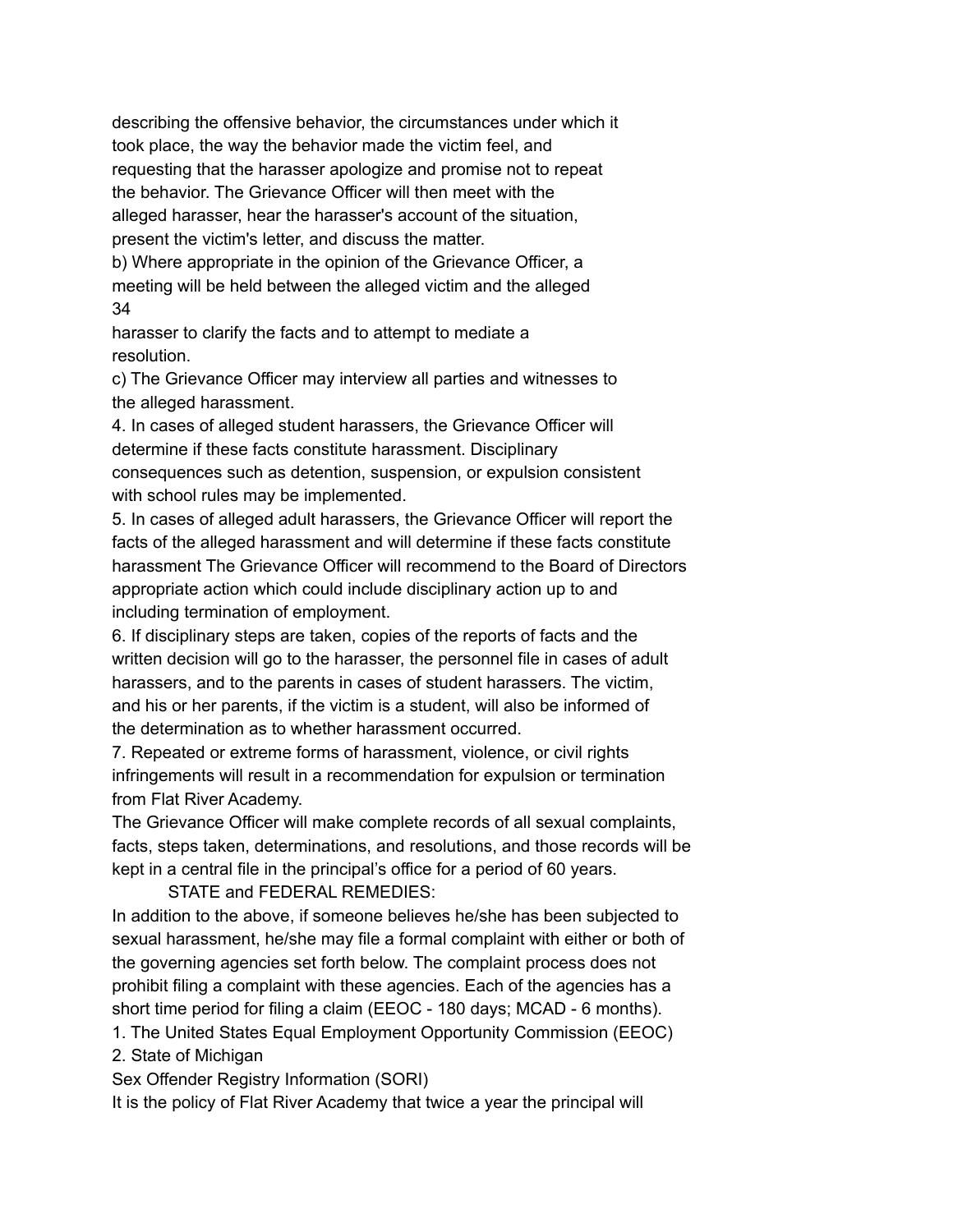request from the Kent, Montcalm and Ionia County Sheriffs' Departments the names of individuals in the community who have been registered under the Sex Offender Registration Act. The requests will seek to encompass the widest geographical inquiry allowed under the act. This information will be shared with appropriate teacher(s) and the Board of Directors if appropriate.

# **STUDENT RIGHTS AND RESPONSIBILITIES**

The Academy Board has the responsibility to afford students the rights that are theirs by virtue of guarantees offered under the federal and state constitutions and statutes. In connection with rights there are responsibilities that must be assumed by students;

Among these rights and responsibilities are the following:

1. Civil rights, including the rights to equal educational opportunity and freedom from harassment and discrimination; the responsibility not to harass and discriminate against others.

2. The right to attend free public schools; the responsibility to attend school regularly and to observe school rules essential for permitting others to learn at school.

3. The right to due process of law with respect to suspensions, expulsion, and decisions the student believes injure his or her rights.

4. The right to free inquiry and expression; responsibility to observe reasonable rules regarding these rights.

5. The right to privacy, which includes privacy in respect to the school's records.

The Board of Directors believes that as part of the educational process students should be made aware of their legal rights and of the legal authority of the Academy Board to make and delegate authority to its staff to make rules regarding the orderly operation of the schools.

Students have the right to know the standards of behavior that are expected of them, and the consequences of misbehavior. The rights and responsibilities of students, including standards of conduct, are made available to students and their parents through the Code of Student Conduct which is distributed annually. Parents are required to sign the Code of Student Conduct as an acknowledgment that they have reviewed and discussed the Code with their children.

## **Child Abuse or Neglect**

Michigan State law rightfully requires the school to report any suspicious or obvious abuse or neglect of a child to the Michigan Family Independence Agency. Please be aware that the staff takes this responsibility seriously and will act immediately to meet this reporting requirement of the law. We hope that we will never have to carry out this law but we will!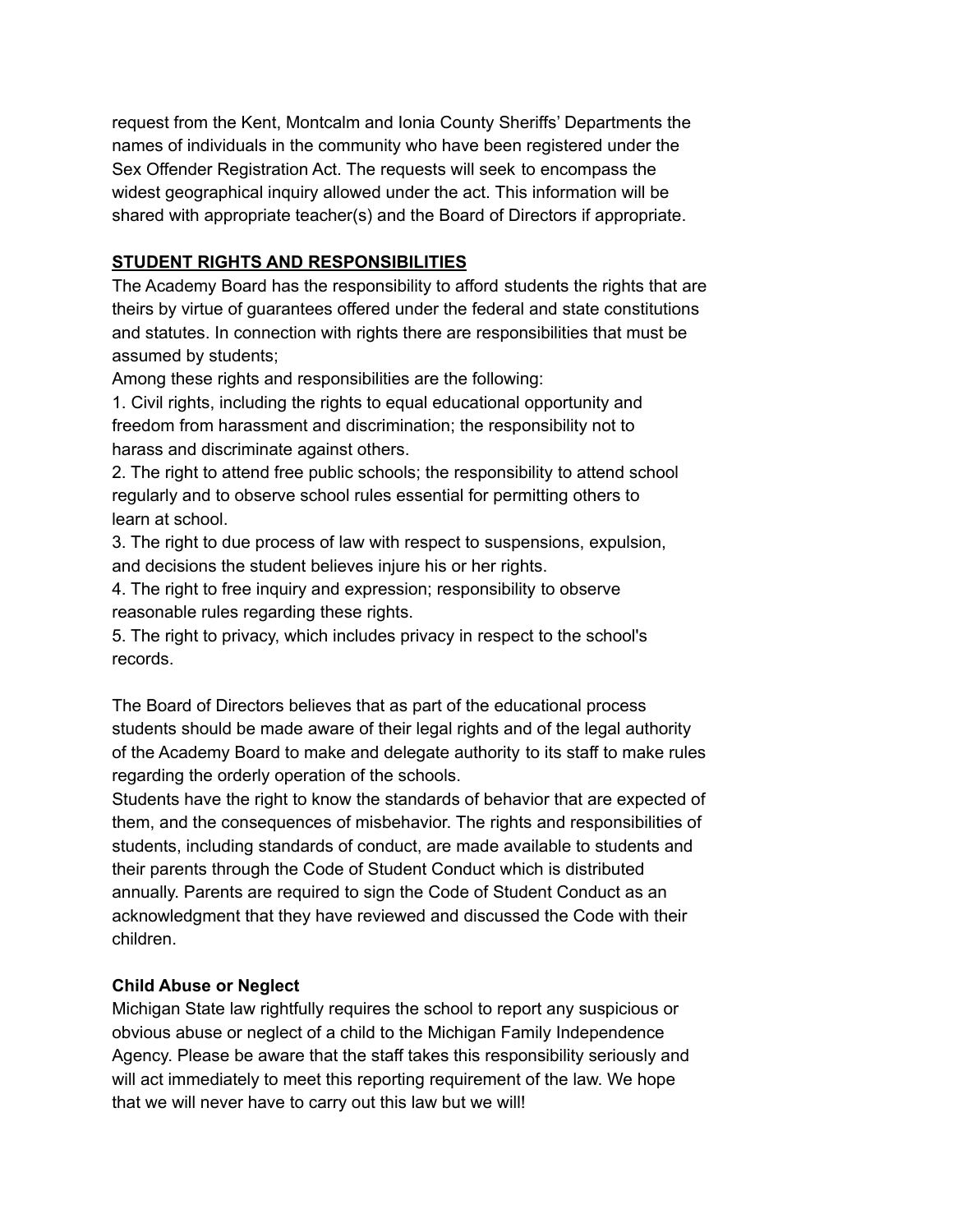### **Detentions, Suspensions, Expulsions**

Detentions, suspensions, and/or expulsions are levels of consequences that are administered to students who demonstrate disobedient, disruptive, violent, disrespectful, or otherwise harmful behavior at school. Students whose presence create, or is likely to create, a specific threat or risk to the safety or well-being of the school community or any of its members will be suspended or expelled from school.

The Code of Student Conduct clearly spells out the responsibilities of parents and students, appropriate and inappropriate behaviors, and consequences for unacceptable behaviors.

The principal has the authority to suspend or recommend expulsion of a student who is found on school premises or at school-sponsored or school-related events, including athletic games, in possession of a dangerous weapon or a controlled substance, or who assaults school personnel at school-sponsored or school-related events, including athletic games. All action will be in compliance with the Academy policy on weapons and violence at school (policy 5610).

#### **Interrogations and Searches**

#### Searches by Staff

The right to inspect students' desks, backpacks/purses, and belongings is inherent in the authority granted school committees and administrators. This authority may be exercised as needed in the interest of safeguarding children, their own and school property.

In exercise of that authority by school officials, it is incumbent upon them to protect each child's constitutional rights to personal privacy and protection from coercion and to act in the best interest of all students and the schools.

### **Interrogation by Police and Other Outside Agencies**

The schools have legal custody of students during the school day and during hours of approved extracurricular activities. It is the responsibility of the school administration to make an effort to protect each student's rights with respect to interrogations by law enforcement officials and representatives of other agencies. Therefore:

1. When law enforcement and or agency officials find it necessary to question students during the school day or periods of extracurricular activities, the school principal or designee will be present when possible. An extensive effort will be made to contact the student's parent or guardian to ensure that the responsible individual is notified of the situation.

2. If custody and/or arrest is/are involved, the principal will request that all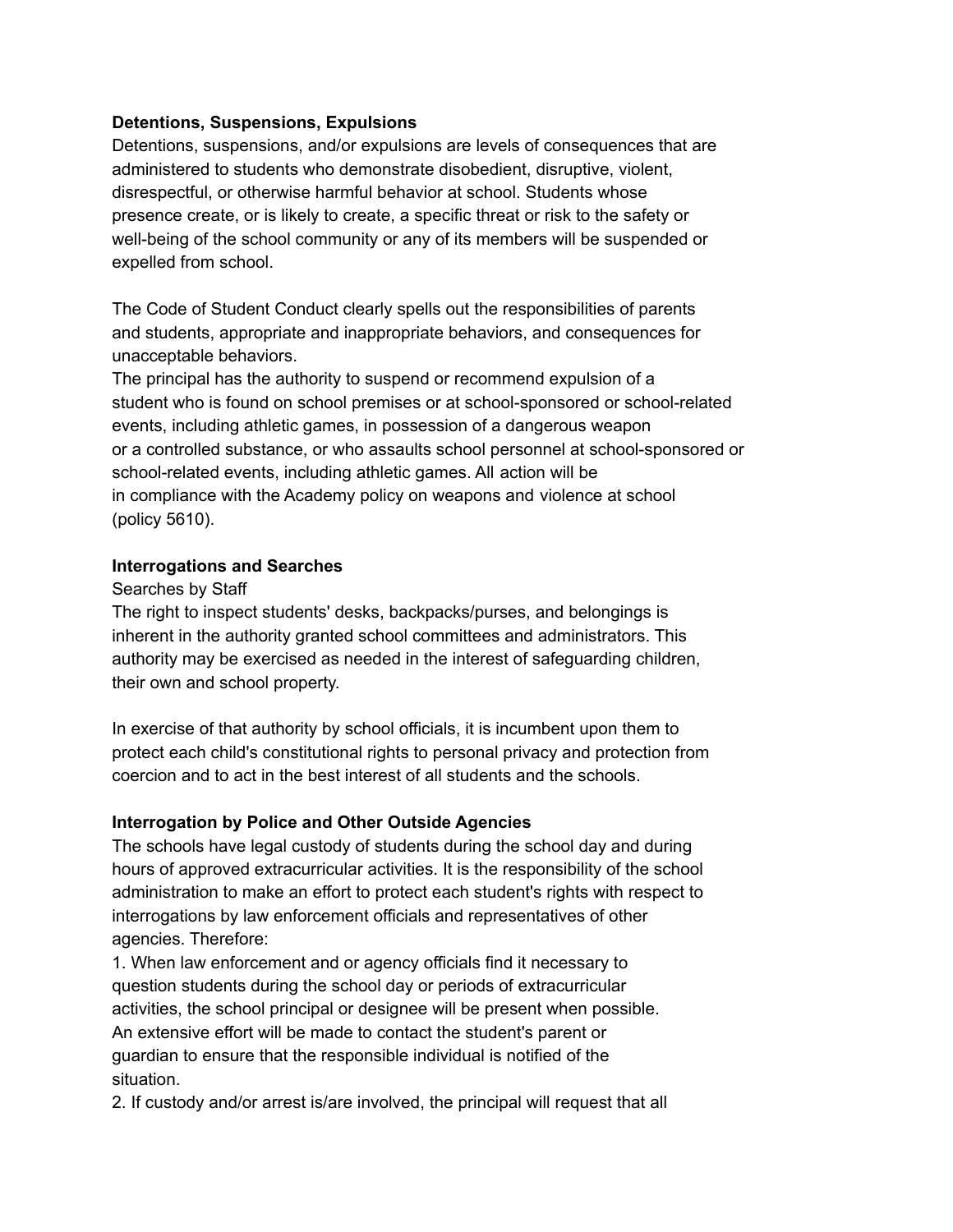procedural safeguards, as prescribed by law, be observed by the law enforcement officials.

# **EXTRACURRICULAR ACTIVITIES**

### **Student Organizations**

Student organizations are encouraged when they meet the criteria of contributing to student self-esteem and performance and should operate within the framework of state statutes, Board policies, and administrative procedures (NOTE: Board of Directors has determined that activities outside, e.g: clubs, non-Flat River Academy sponsored activities, etc… are outside the Board's jurisdiction).

Guidelines for the establishment and operation of student organizations require the approval of the principal prior to the formation of any club or organization in the school and assignment of at least one faculty or designated adult advisor to each approved student organization. Within such guidelines will be provisions for a periodic review of all student organizations.

The formation of any student organization that may engage in activities of a controversial nature shall require approval by the Board.

All student organizations shall be required to open membership to all interested and/or eligible students. Disruptive groups, secret societies, and/or gangs shall not receive recognition in any manner under this policy.

All forms of hazing in initiations shall be prohibited in a student organization.

No initiation shall be held for a student organization that will bring criticism to the Academy or be degrading to the student.

The faculty or designated adult advisor must attend every meeting of the student organization whether conducted on school premises or at another location.

## **Student Activity Accounts**

Student funds may be raised to finance the activities of authorized student organizations. Student activity funds are considered a part of the total fiscal operation of the district and are subject to policies established by the Board of Directors. The funds shall be managed in accordance with sound business practices which include accepted budgetary and accounting practices. A student activity account is not to hold funds in excess of one year's operating budget unless the Chief Administrative Officer grants written approval.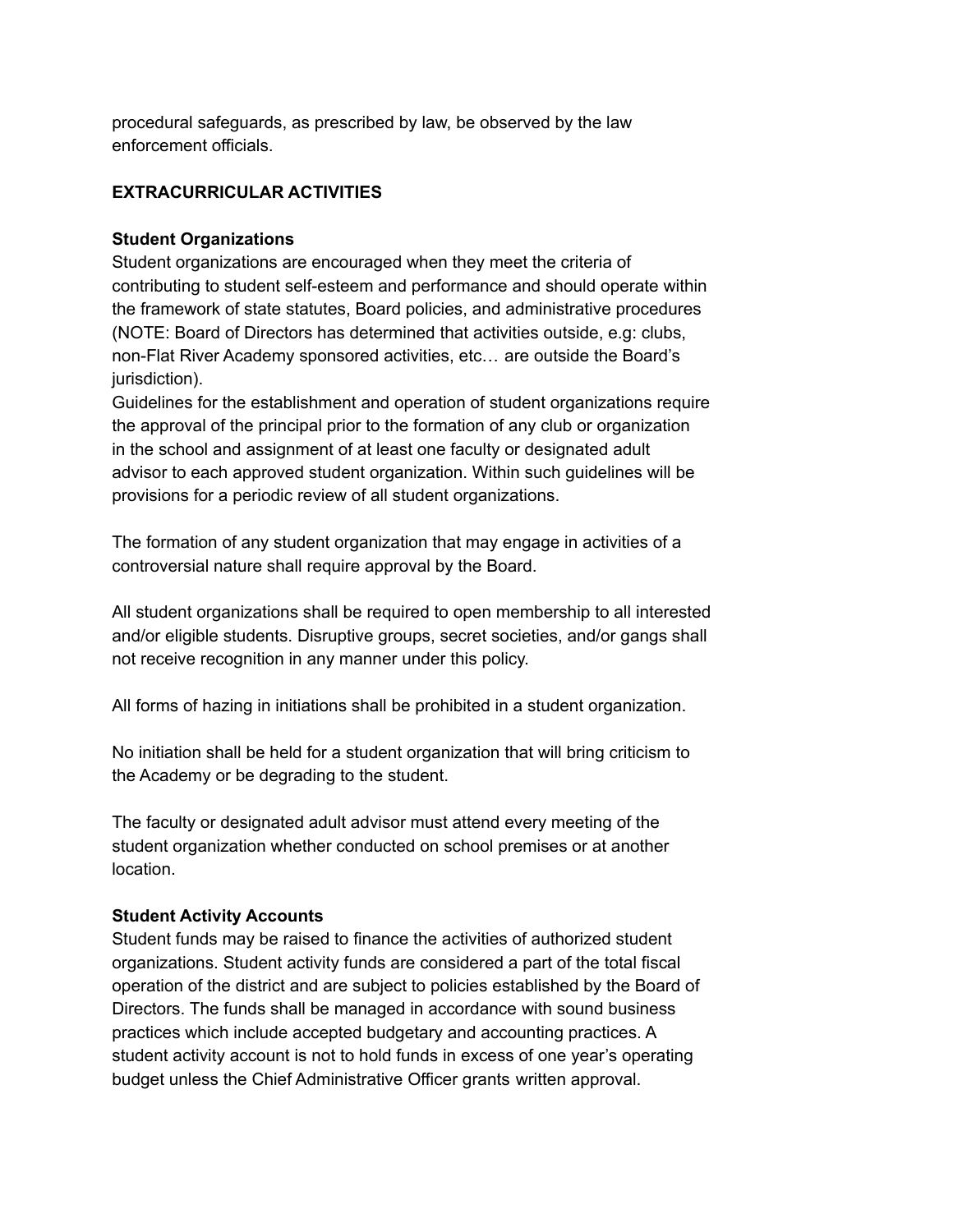#### **Student Fees, Fines, and Charges**

The Academy Board recognizes the need for student fees to fund certain school activities. It also recognizes that some students may not be able to pay these fees. No students will be denied access into any program because of inability to pay these supplementary charges.

A fee may be charged only with the approval of the principal. The teacher, with approval of the principal, may charge students enrolled in certain courses for materials used in projects that will become the property of the student. Students will be charged for lost and damaged books, materials, supplies, and equipment belonging to the Academy.

Students who are indigent are exempt from paying fees. However, indigent students are not exempt from charges for lost and damaged books, materials, supplies, and equipment.

All student fees and charges will be described in written form and will be distributed to each student. The notice will advise students that fees are to be paid and of any penalties for failure to pay them. Permissible penalties may include the withholding of report cards until payment is made or denial of participation in extra class activities.

Any fee or charge due to the Academy and not paid by the end of the school year will be carried forward to the next succeeding school year, as such debts are considered to be debts of the student to the Academy.

#### **Academic/Sports Teams**

The principal and teachers will seek opportunities for students to participate in competitions such as Science Fairs, Math Fairs, Odyssey of the Mind, Reading Days, Lego League, Robotics, Academic Student Showcase, Technology, Sports, etc.

#### **Closing**

Parents are the critical partner in all Academy functions. Each child's best interests are served well through cooperation of parents and school staff. The faculty and staff pledge itself to be available for parents and their children as needs arise. Parent/student signatures on the Flat River Academy Verification of Partnership Agreement (last page of Code of Conduct) will verify that both Code of Conduct/Family Handbook were reviewed.